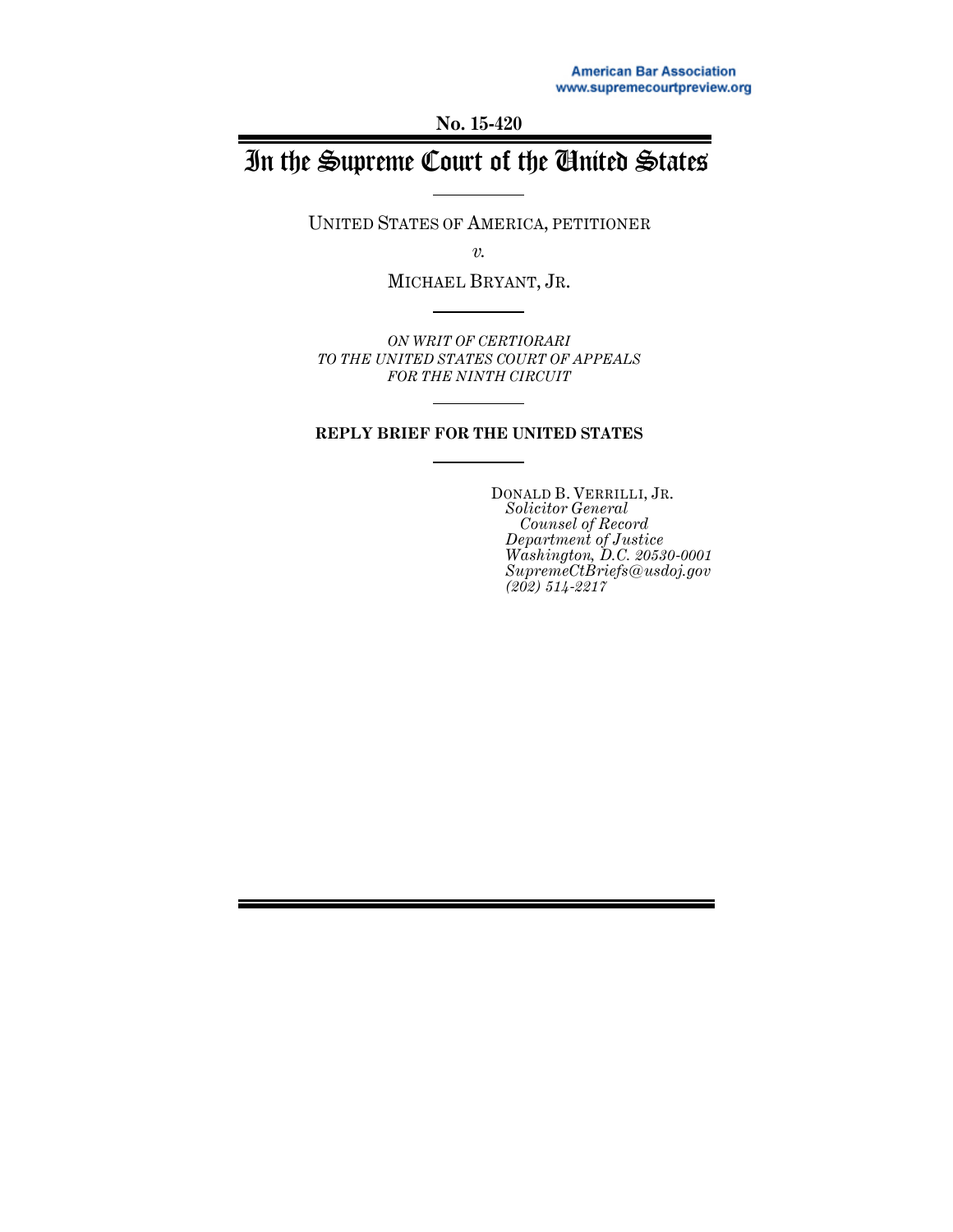### **TABLE OF CONTENTS**

Page

| A. Reliance on valid, uncounseled tribal-court     |
|----------------------------------------------------|
| misdemeanor convictions in a Section 117(a)        |
| prosecution does not violate the Sixth Amendment 2 |
| B. Reliance on valid, uncounseled tribal-court     |
| misdemeanor convictions in a Section $117(a)$      |

### **TABLE OF AUTHORITIES**

## Cases: Page

| Alvarez v. Tracey ex rel. Gila River Indian Cmty.            |
|--------------------------------------------------------------|
| Dep't of Rehab. & Supervision, No. 08-cv-2226,               |
| 2012 WL 1038755 (D. Ariz. Feb. 10, 2012), report             |
| and recommendation adopted sub nom., No. 08-                 |
| cv-02226, 2012 WL 1038746 (D. Ariz. Mar. 28,                 |
| 2012), aff'd, 773 F.3d 1011 (9th Cir. 2014)  19              |
| Argersinger v. Hamlin, 407 U.S. 25 (1972) 3, 4               |
| Baldasar v. Illinois, 446 U.S. 222 (1980)  4, 5, 12          |
|                                                              |
| Daniels v. United States, 532 U.S. 374 (2001)  23            |
|                                                              |
|                                                              |
| Gryger v. Burke, 334 U.S. 728 (1948)  12                     |
| <i>Iowa Mut. Ins. Co. v. LaPlante,</i> 480 U.S. 9 (1987)  22 |
| Kentucky v. Stincer, 482 U.S. 730 (1987)  17                 |
| Lewis v. United States, 445 U.S. 55 (1980)  15, 16           |
|                                                              |
| Nichols v. United States, 511 U.S. 738                       |
|                                                              |
|                                                              |

(I)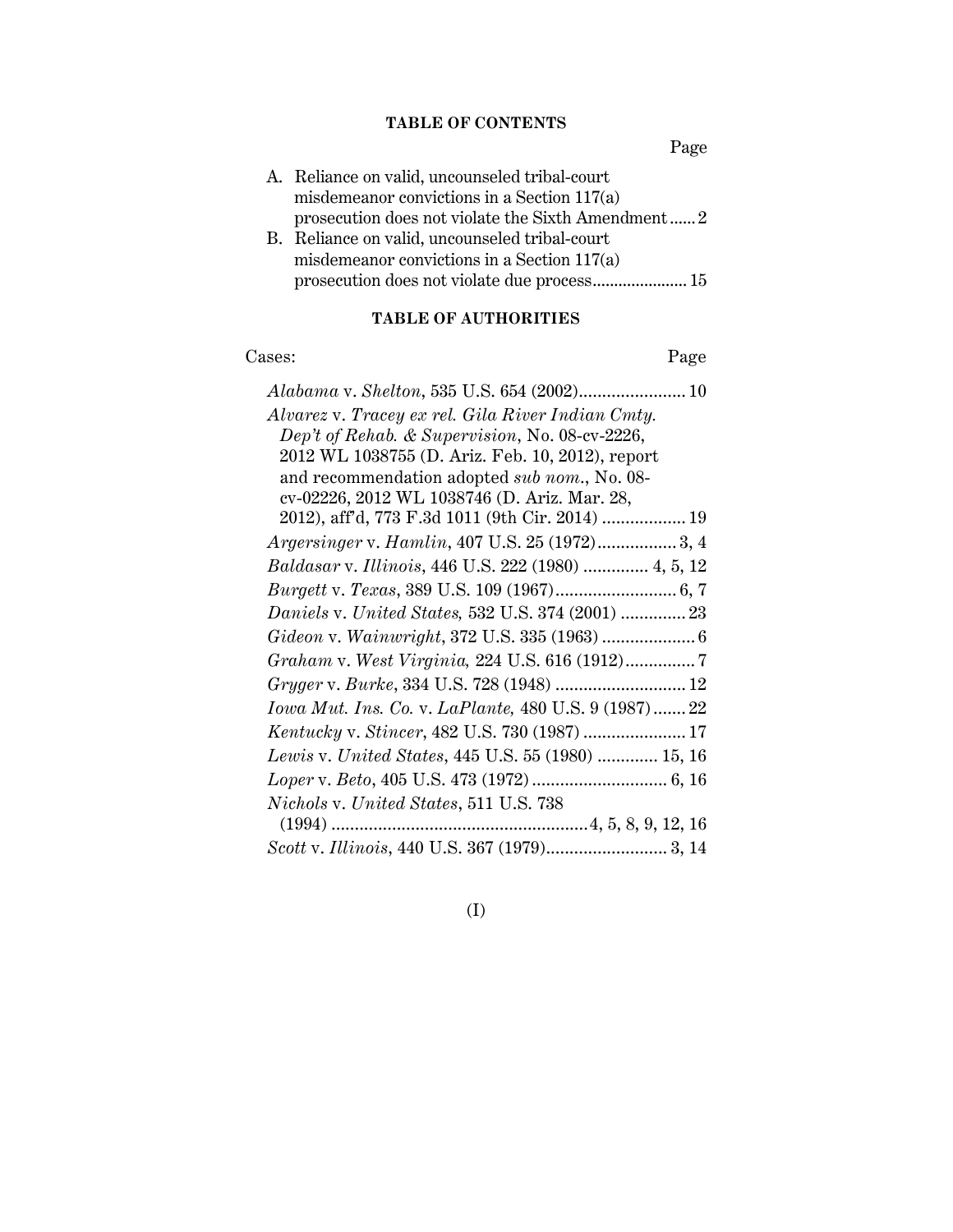| Cases-Continued:                                                                                         | Page |
|----------------------------------------------------------------------------------------------------------|------|
|                                                                                                          |      |
| United States v. Espinoza-Farlo, 34 F.3d 469                                                             | . 23 |
| United States v. First, 731 F. 3d 998 (9th Cir.<br>2013), cert. denied, 135 S. Ct. 50 (2014) 17          |      |
| United States v. Lonjose, 42 Fed. Appx. 177<br>(10th Cir.), cert. denied, 537 U.S. 984 (2002) 22         |      |
| United States v. Mendoza-Lopez, 481 U.S. 828                                                             | 23   |
| United States v. Rivera-Sillas, 417 F.3d 1014<br>(9th Cir. 2005), cert. denied, 546 U.S. 1120 (2006)  13 |      |
| United States v. Tucker, 404 U.S. 443 (1972) 6, 9, 10                                                    |      |

Constitution, statutes and guidelines:

| U.S. Const.:                                      |  |
|---------------------------------------------------|--|
| Amend. V (Due Process Clause)2, 6, 15, 16, 17, 22 |  |
|                                                   |  |
| Amend. VI (Confrontation Clause)  17              |  |
| Indian Civil Rights Act of 1968, 25 U.S.C. 1301   |  |
|                                                   |  |
|                                                   |  |
|                                                   |  |
|                                                   |  |
|                                                   |  |
|                                                   |  |
|                                                   |  |
|                                                   |  |
| United States Sentencing Guidelines:              |  |
|                                                   |  |
|                                                   |  |
|                                                   |  |
|                                                   |  |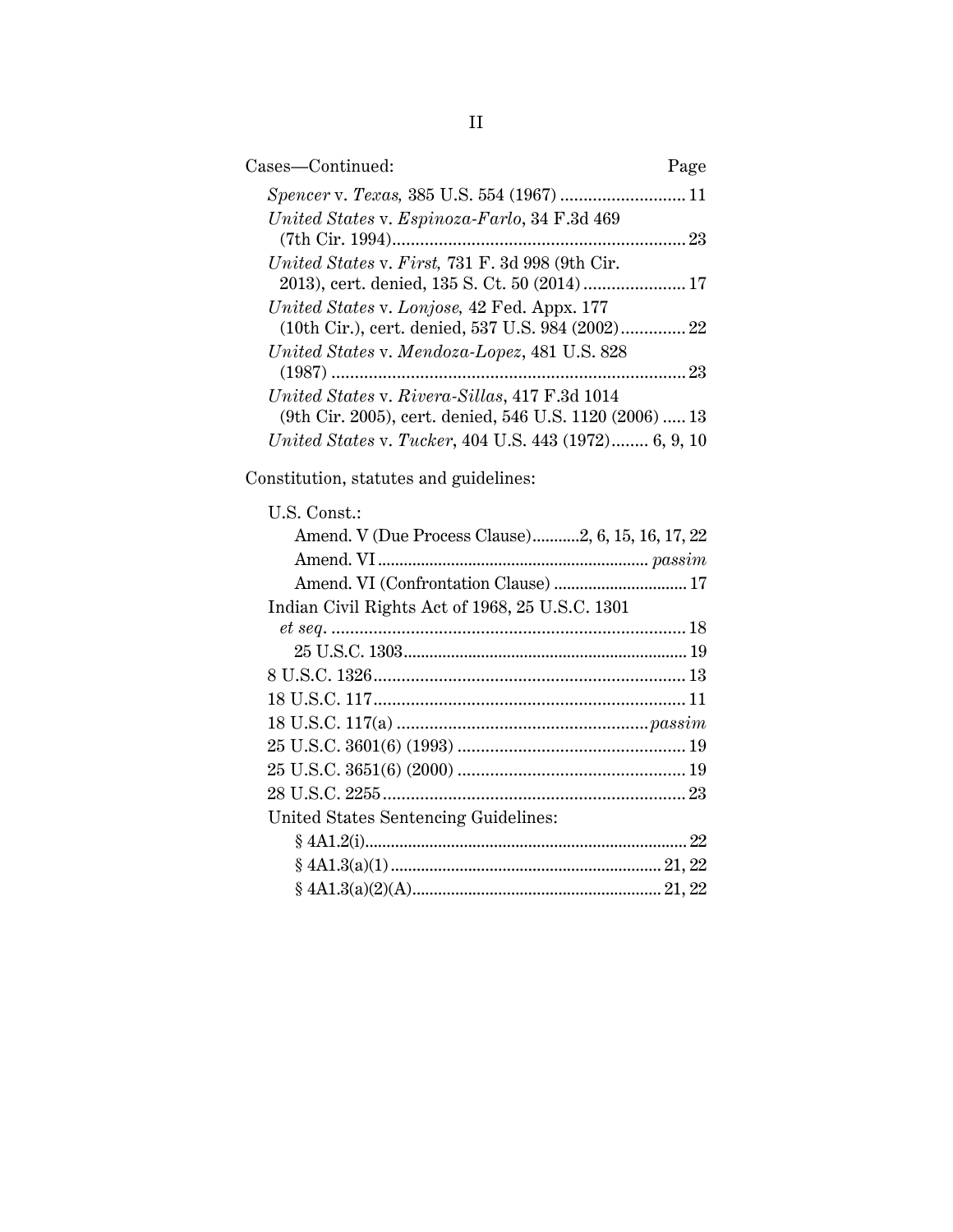Miscellaneous:

| Cohen's Handbook of Federal Indian Law (Nell             |
|----------------------------------------------------------|
|                                                          |
| Samuel E. Ennis, Reaffirming Indian Tribal               |
| Court Criminal Jurisdiction Over Non-Indians:            |
| An Argument for a Statutory Abrogation of                |
|                                                          |
| Matthew L.M. Fletcher, Indian Courts and                 |
| <i>Fundamental Fairness:</i> Indian Courts and the       |
| Future Revisited, 84 U. Colo. L. Rev. 59 (2013)  20, 21  |
| Robert J. McCarthy, Civil Rights in Tribal               |
| Courts: The Indian Bill of Rights at Thirty              |
|                                                          |
| Nell Jessup Newton, Tribal Court Praxis: One             |
| Year in the Life of Twenty Indian Tribal Courts,         |
|                                                          |
| Mark D. Rosen, <i>Multiple Authoritative Interpret</i> - |
| ers of Quasi-Constitutional Federal Law: Of              |
| Tribal Courts and the Indian Civil Rights Act,           |
|                                                          |
| S. Rep. No. 153, 102d Cong., 1st Sess. (1991)  19        |
| Kevin K. Washburn, Tribal Courts and Federal             |
|                                                          |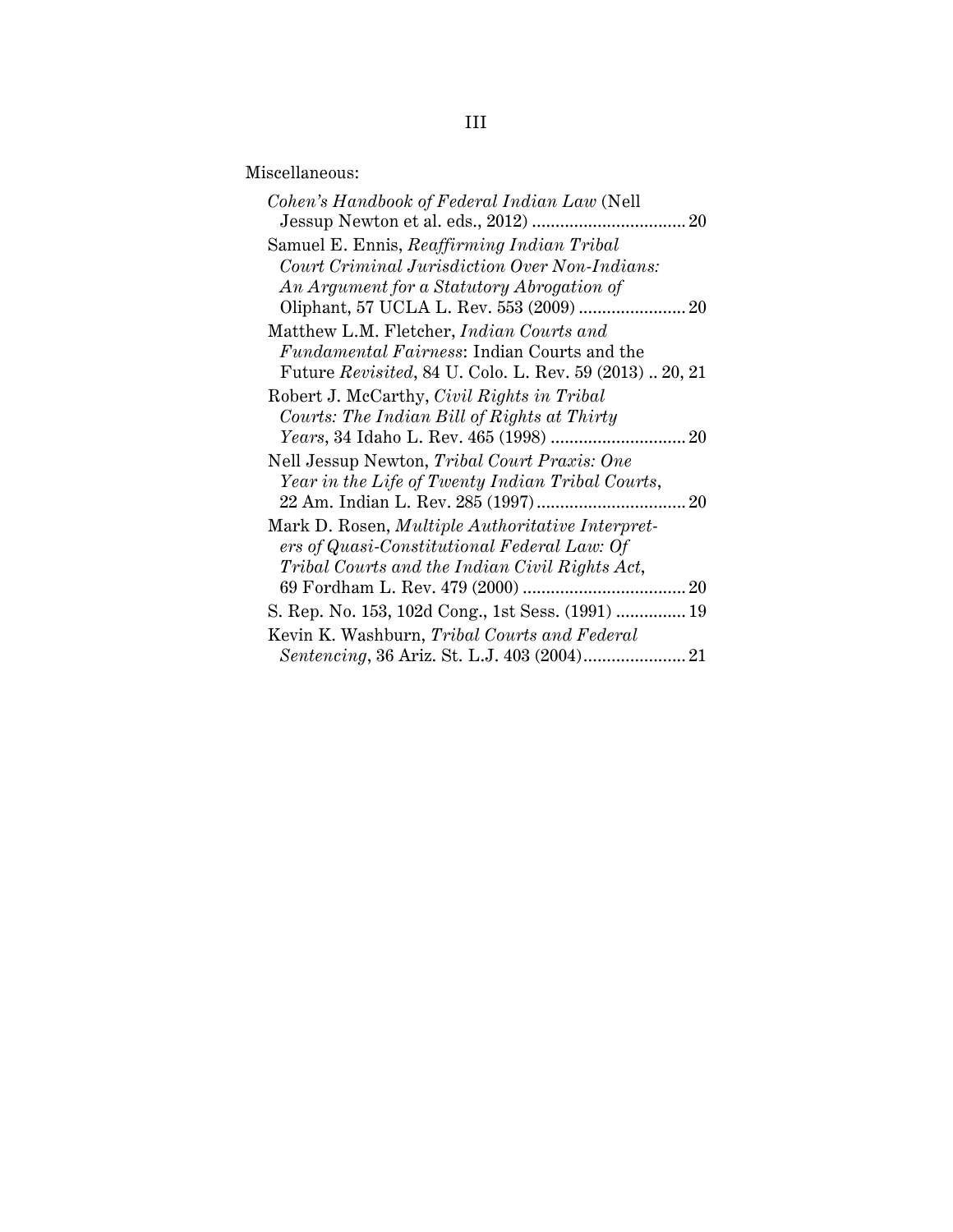# In the Supreme Court of the United States

No. 15-420

UNITED STATES OF AMERICA, PETITIONER

*v.*

MICHAEL BRYANT, JR.

*ON WRIT OF CERTIORARI TO THE UNITED STATES COURT OF APPEALS FOR THE NINTH CIRCUIT*

#### **REPLY BRIEF FOR THE UNITED STATES**

Respondent readily acknowledges (Br. 3) that his multiple tribal-court misdemeanor convictions for domestic assault are valid and did not violate the Constitution when they were obtained. See Pet. App. 7a-8a. He has never disputed the accuracy of those convictions or denied that he committed the many acts of domestic violence to which he pleaded guilty in tribal court. Although respondent received misdemeanor sentences for repeatedly choking, kicking, punching, kneeing, and beating his intimate partners, that did not stop his pattern of abuse. Congress enacted 18 U.S.C. 117(a) to address the jurisdictional vacuum that permitted offenders like respondent to harm their domestic partners in Indian country again and again, while facing only misdemeanor punishment reserved for minor crimes. By creating a federal felony that "represents the first true effort to remove these recidivists from the communities that they repeatedly terrorize," Congress acted to "protect[]

(1)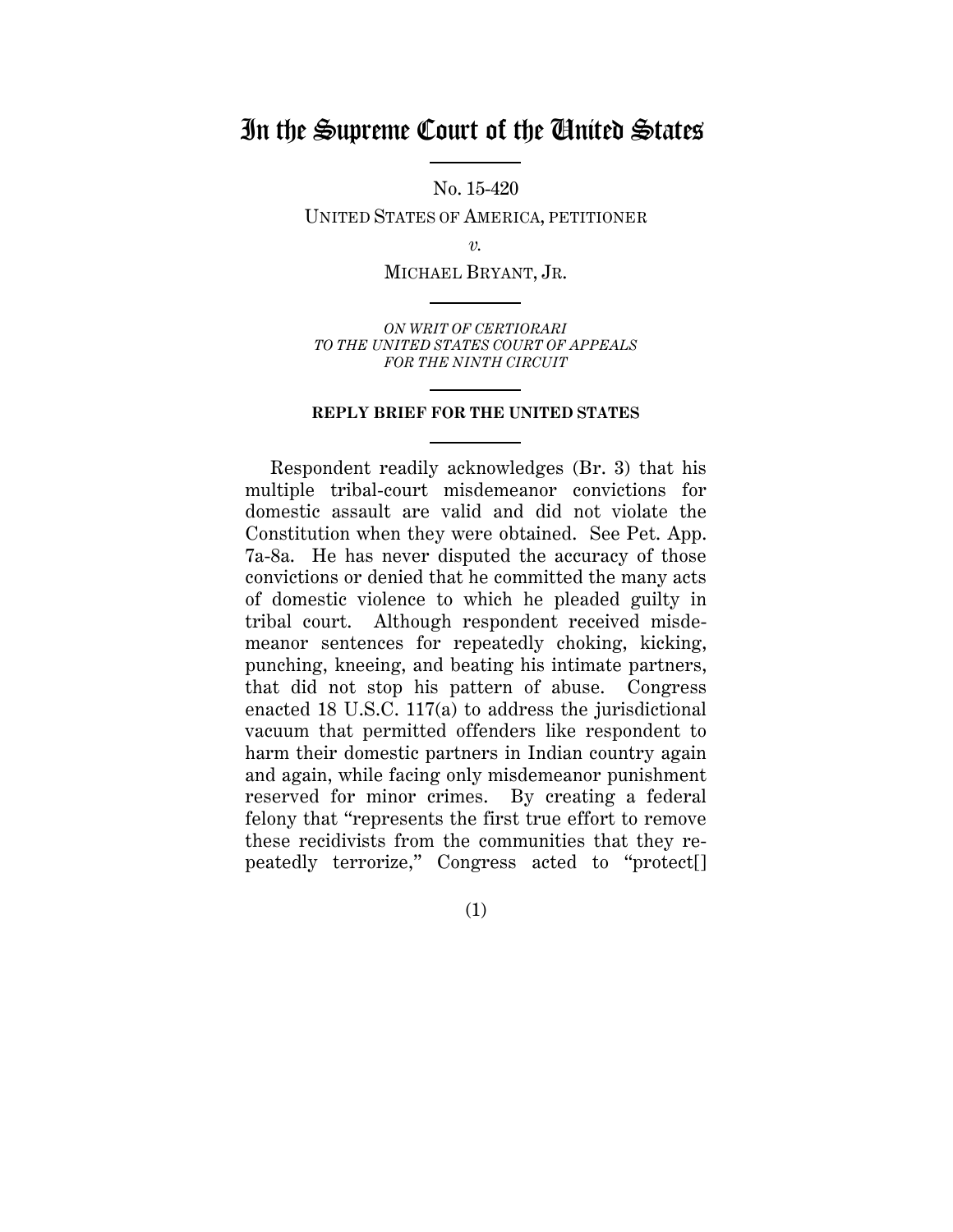tribal women and their children from generations of abuse." Pet. App. 41a (Owens, J., dissenting from denial of rehearing en banc).

Respondent asks this Court (Br. 8-9) to declare Section 117(a) unconstitutional as applied to repeat offenders whose prior tribal-court convictions although valid—were uncounseled and resulted in a sentence of imprisonment. Nothing justifies that gutting of the statute. Because the Sixth Amendment was not violated when respondent's tribal-court convictions were obtained, that Amendment does not bar reliance on his valid convictions in a subsequent prosecution. And because Congress rationally made any tribal-court domestic-violence conviction, whether or not it was counseled or resulted in imprisonment, a predicate for a Section 117(a) prosecution, respondent has no valid claim that the statute violates due process. The Court should reject respondent's effort to transform his tribal-court sentences of imprisonment for his prior crimes into a shield that insulates him from prosecution under Section 117(a).

#### <span id="page-5-0"></span>**A. Reliance On Valid, Uncounseled Tribal-Court Misdemeanor Convictions In A Section 117(a) Prosecution Does Not Violate The Sixth Amendment**

Respondent asserts (Br. 9-13) that all uncounseled convictions are unreliable, even if they did not violate the Sixth Amendment in the original proceeding. He contends (Br. 13-15) that the Sixth Amendment therefore forbids reliance on his uncounseled tribal-court misdemeanor convictions to satisfy a prior-conviction element of a recidivist crime. This Court's precedents refute respondent's premise and foreclose his claims.

1. In contending that uncounseled convictions are categorically unreliable, respondent observes (Br. 10)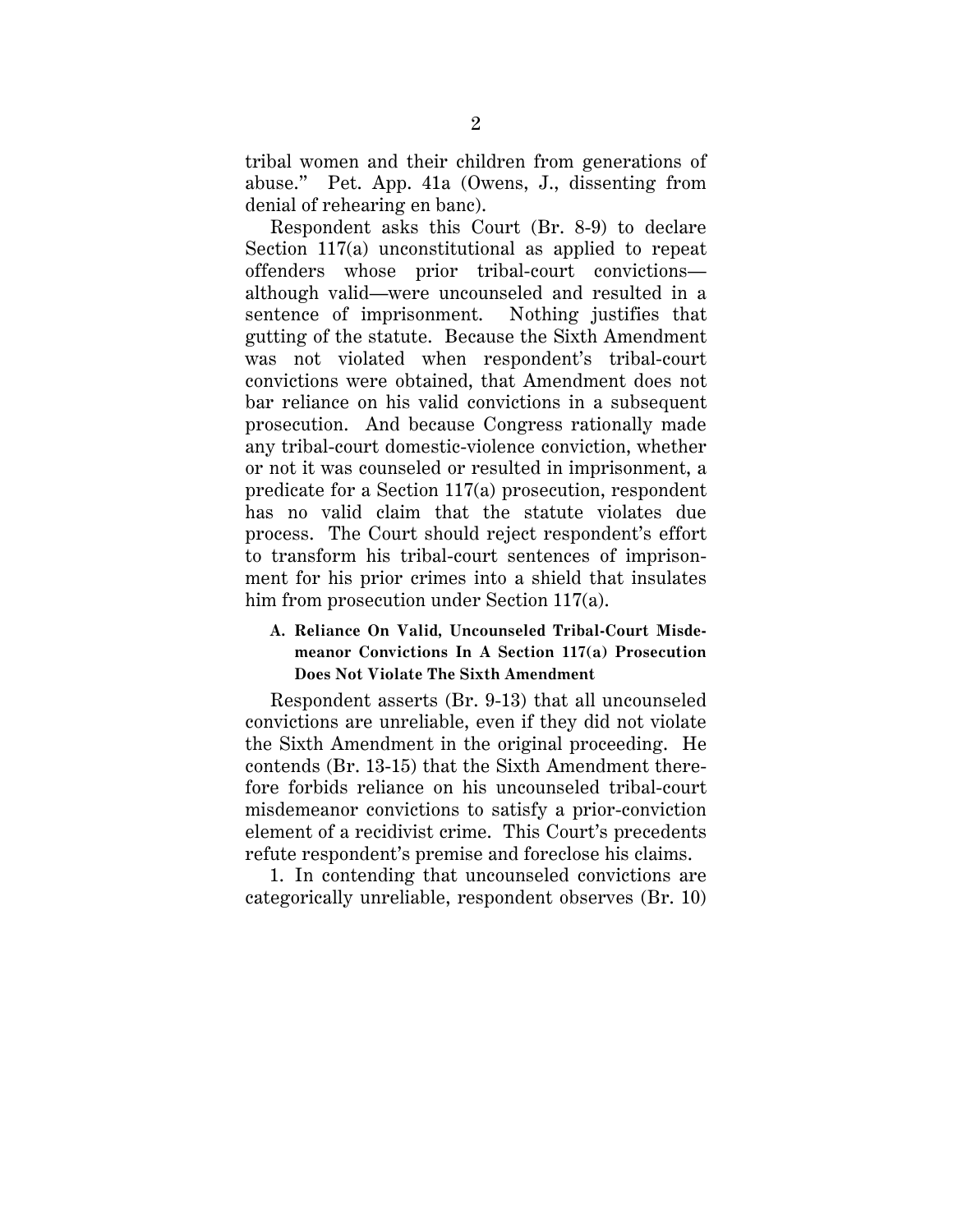that this Court has emphasized that the right to counsel functions as a "safeguard[] [that is] essential to the criminal justice system." Thus, he concludes (Br. 13), when convictions are obtained without the aid of counsel, they are so "inherently unreliable" that their subsequent use to prove a defendant's recidivist status violates the Sixth Amendment.

Respondent's reliability argument conflicts with this Court's recognition in *Scott* v. *Illinois*, 440 U.S. 367 (1979), that the Sixth Amendment does not require a right to appointed counsel to fairly convict a defendant in a misdemeanor prosecution. The holding in *Scott* that counsel is necessary only if the defendant is actually imprisoned demonstrates that, even in the absence of counsel, misdemeanor prosecutions are sufficiently reliable to find guilt beyond a reasonable doubt, to enter a conviction, to impose a criminal fine, and to subject a defendant to various collateral consequences.

Respondent asserts (Br. 12) that the Court in *Scott* and *Argersinger* v. *Hamlin*, 407 U.S. 25 (1972), "effectively conclud[ed] [that] the criminal justice system tolerates less reliability for judgments obtained without counsel where only a fine is imposed." The "central premise" of the *Scott/Argersinger* rule, however, is not that reliability may be disregarded when a defendant is exposed to lesser sanctions, but that "actual imprisonment is a penalty different in kind from fines or the mere threat of imprisonment." *Scott*, 440 U.S. at 373. The *Scott*/*Argersinger* line reflects that counsel has a particularly important role to play when imprisonment is at stake, including in mitigating that penalty by, for example, negotiating a plea bargain that reduces the term of imprisonment. See *Arger-*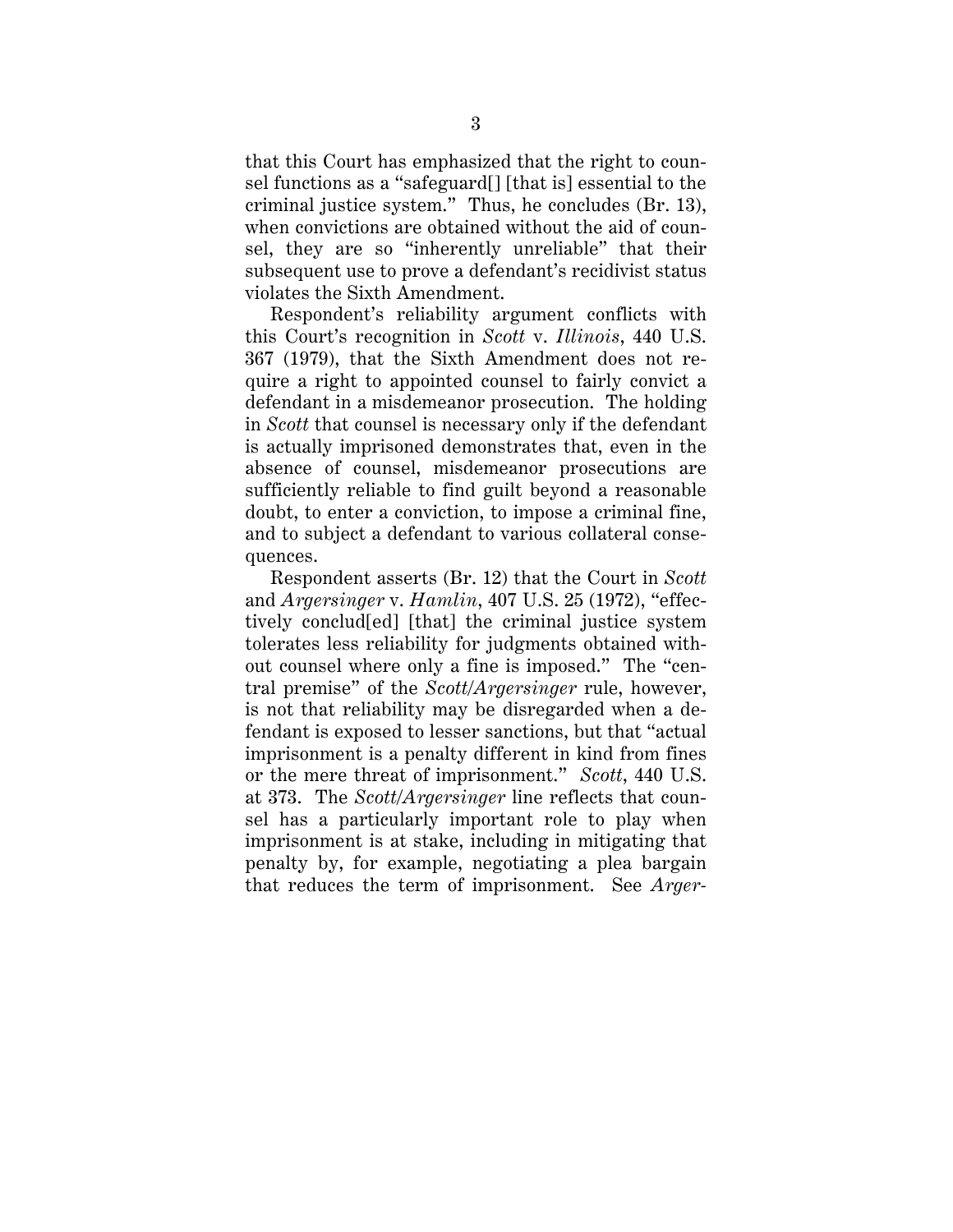*singer*, 407 U.S. at 34. Those cases should not be interpreted to suggest that our society is unconcerned with the accuracy of a criminal proceeding that does not result in imprisonment. Accordingly, while access to counsel undoubtedly helps to safeguard the fairness and reliability of criminal proceedings, *Scott* and *Argersinger* demonstrate that the absence of counsel does not render all misdemeanor convictions unfair and unreliable.

This Court's decision in *Nichols* v. *United States*, 511 U.S. 738 (1994), confirms that point. If, as respondent maintains, all uncounseled convictions are unreliable, then reliance on such convictions as an accurate indicator of a defendant's recidivist status would be suspect, even if the prior convictions were valid under *Scott* because no imprisonment was imposed. Justice Marshall adopted precisely that view in *Baldasar* v. *Illinois*, 446 U.S. 222 (1980), reasoning that the subsequent use of a valid but uncounseled conviction violates the Constitution because of reliability concerns. *Id.* at 227-228. The dissent in *Nichols* likewise believed that the Sixth Amendment precludes reliance on uncounseled convictions in a later prosecution because of "the inherent risk of unreliability." 511 U.S. at 763 (Blackmun, J., dissenting).

But the *Nichols* majority did not agree. It "overrule[d] *Baldasar*" and held that a valid uncounseled conviction remains "valid when used to enhance punishment at a subsequent conviction." 511 U.S. at 748- 749. <sup>1</sup> [1](#page-7-0) *Nichols* accordingly recognized that a valid

<span id="page-7-0"></span> <sup>1</sup> Respondent contends (Br. 20) that "*Nichols* overruled *Baldasar* because *Baldasar* incorrectly concluded the defendant's prior misdemeanor conviction in that case was invalid under *Scott*." That is not correct. The per curiam decision in *Baldasar* expressly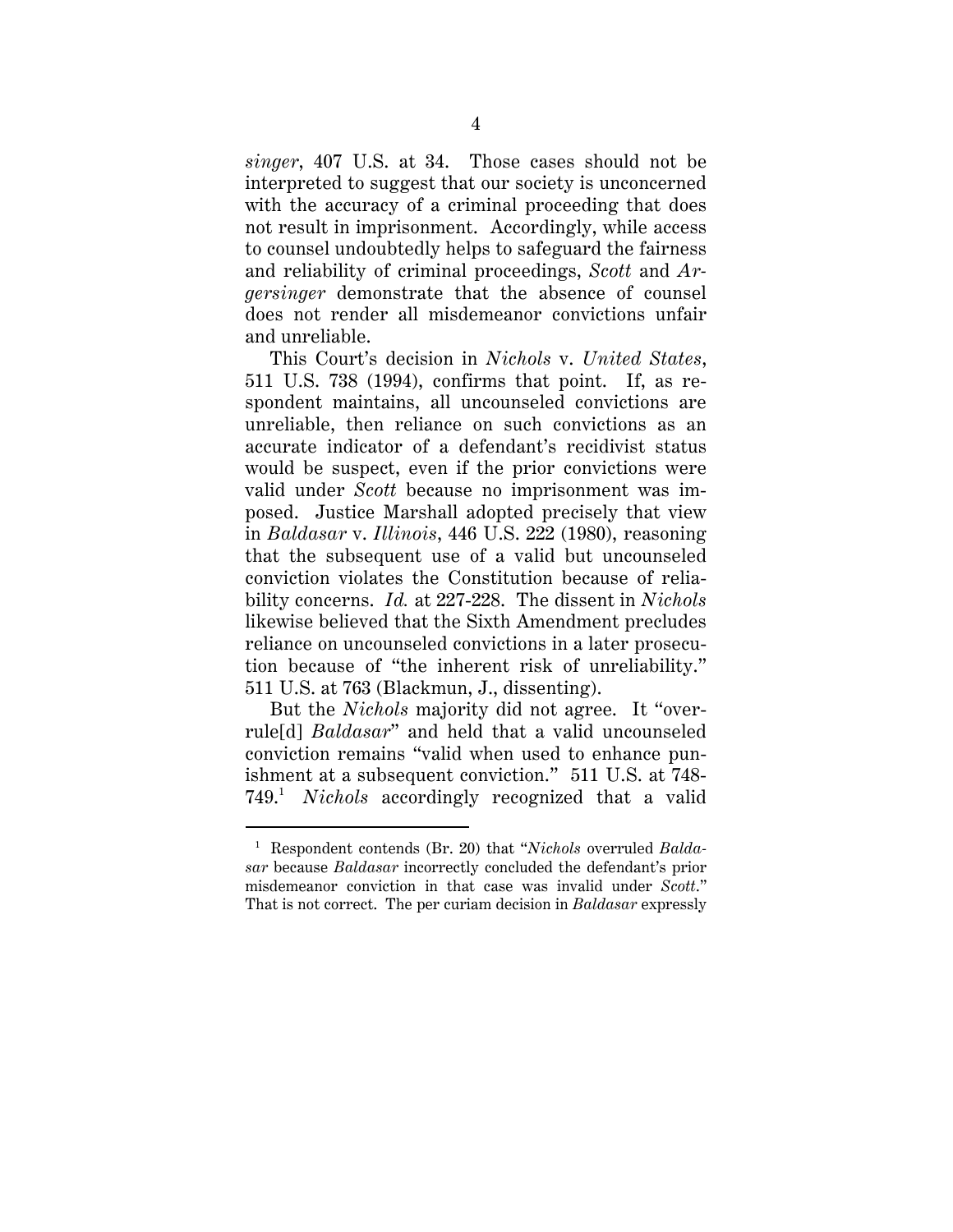uncounseled conviction is sufficiently reliable not only to justify the punishment imposed in the original proceeding, but also to support the defendant's subsequent classification as a recidivist. And that makes sense: It would be strange to find an uncounseled conviction too unreliable in a recidivist prosecution to believe that the defendant committed the prior offense, when the original proceedings were sufficiently reliable to adjudicate the defendant guilty beyond a reasonable doubt.

Notably, respondent recognizes (Br. 35-36, 50) that uncounseled convictions may be relied upon in a later prosecution in a variety of circumstances without violating the Sixth Amendment, notwithstanding his reliability concerns. Respondent concedes (Br. 50) that if the tribal court had sentenced him to a fine rather than imprisonment, his convictions would be valid to prove his recidivist status in a Section 117(a) prosecution. He also acknowledges (Br. 35-36) that an uncounseled conviction may be relied on subsequently if the defendant waived his right to counsel or was not indigent and so lacked a right to appointed counsel in the prior proceeding. And respondent does not dispute that the Sixth Amendment permits reliance in a criminal prosecution on a prior civil adjudication, in which the defendant would not have had a right to appointed counsel. See U.S. Br. 27-28.

 $\overline{a}$ 

recognized that the prior conviction was valid because the defendant was not incarcerated. 446 U.S. at 222. *Nichols* overruled *Baldasar* not because it had made a factual error about the conviction's validity, but because *Nichols* "agree[d] with the dissent in *Baldasar* that," as a matter of "logic<sup>[]</sup>," a conviction that is valid for its own purposes is also valid for use in a subsequent proceeding. 511 U.S. at 746-747.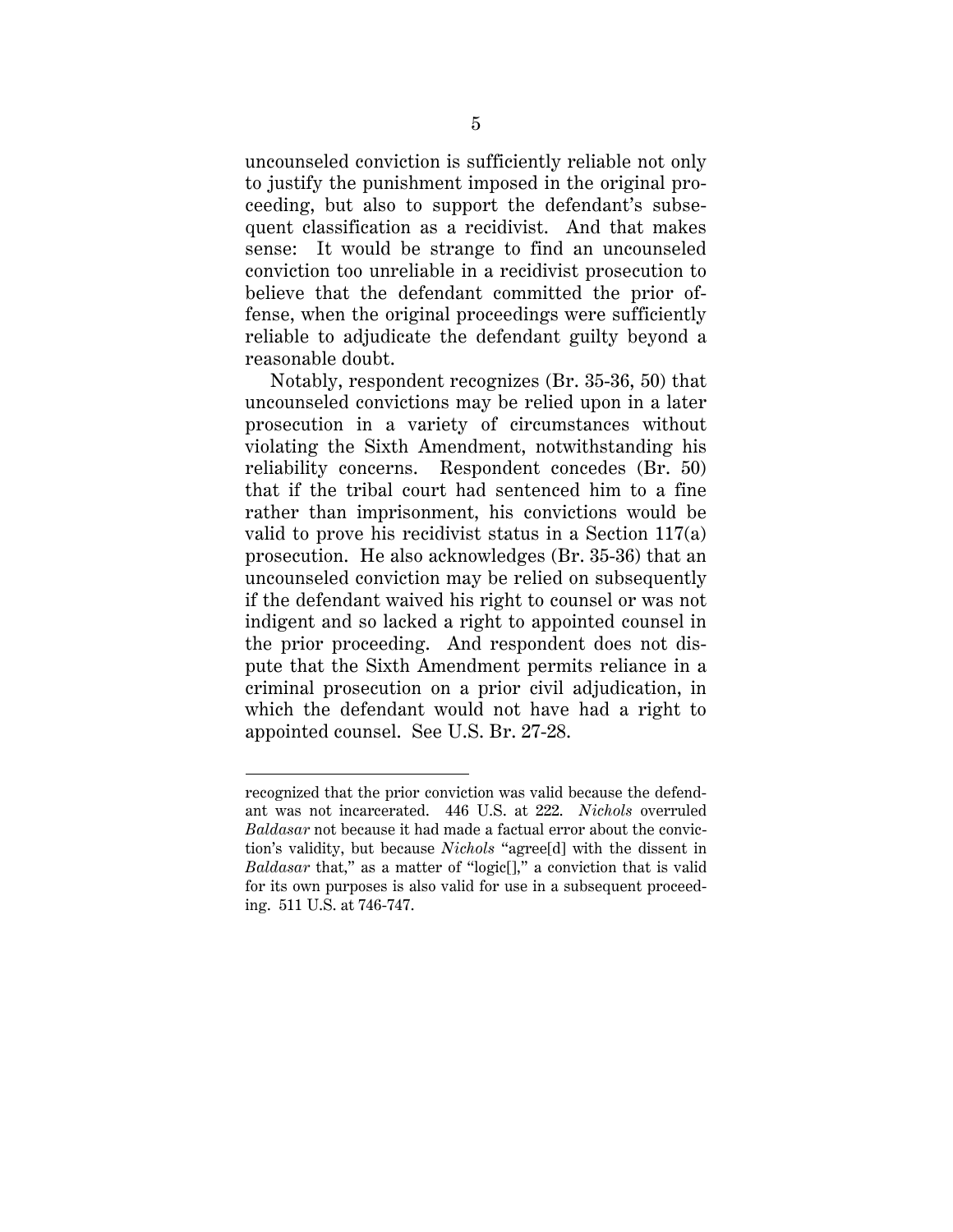But respondent does not explain why those uncounseled convictions or civil adjudications would be deemed sufficiently reliable to justify a recidivist prosecution, while an uncounseled tribal-court conviction that results in imprisonment would not. In all of the examples, the absence of counsel could theoretically undermine the accuracy of the prior proceedings and so trigger respondent's proposed Sixth Amendment rule. Respondent's resistance to the logical consequences of his position demonstrates that his Sixth Amendment analysis is unsound.

2. Rather than adopt a free-floating reliability analysis, *Nichols* establishes that the Sixth Amendment limitation on the subsequent use of an uncounseled conviction turns on whether the entry of the conviction violated the Sixth Amendment in the prior proceeding. U.S. Br.  $23-26.2$  $23-26.2$  Respondent asserts (Br. 17-20) that the analysis in *Nichols* should be limited to sentencing enhancements and does not extend to statutes like Section 117(a) that make a prior convic-

<span id="page-9-0"></span><sup>&</sup>lt;sup>2</sup> *Nichols*'s focus on the validity of the prior conviction is consistent with *Burgett* v. *Texas*, 389 U.S. 109 (1967), *United States* v. *Tucker*, 404 U.S. 443 (1972), and *Loper* v. *Beto*, 405 U.S. 473 (1972) (plurality opinion). Respondent states (Br. 14) that those decisions "have, at their core, concerns about the reliability of the prior convictions." But the cases did not turn on abstract reliability concerns unmoored from whether the prior proceeding complied with the Sixth Amendment. Rather, in each case the defendant had previously been convicted of a felony without the assistance of counsel in violation of *Gideon* v. *Wainwright*, 372 U.S. 335 (1963), and the Court reasoned that the subsequent use of the invalid convictions would perpetuate the *Gideon* violation and so cause the principle of that case "to suffer serious erosion." *Burgett*, 389 U.S. at 116; *Tucker*, 404 U.S. at 449; *Loper*, 405 U.S. at 481-482 (applying same rationale under due process).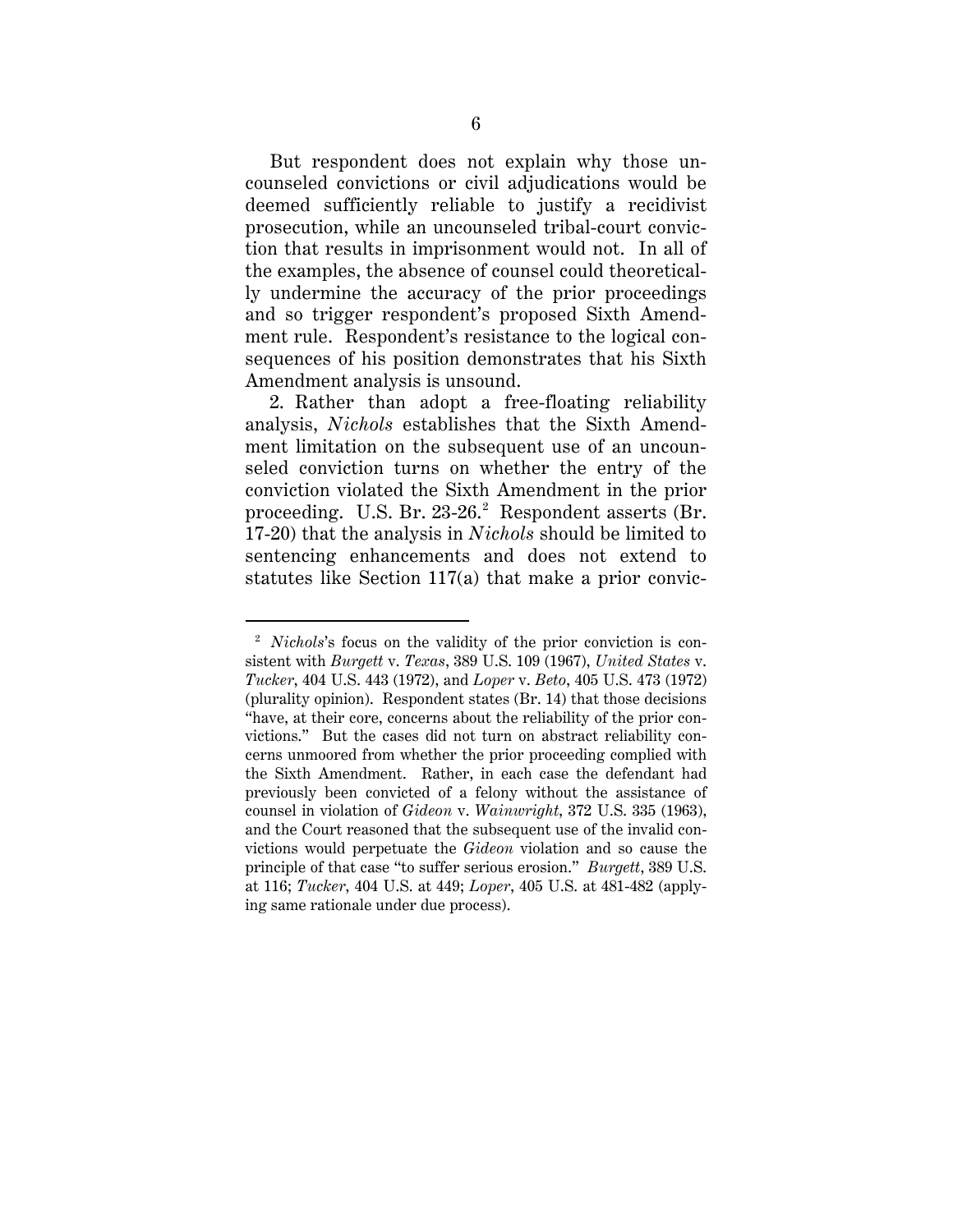tion an element of a recidivist offense. That argument lacks merit.

a. Respondent offers no tenable argument why a distinction between an element and a sentencing enhancement makes sense in this context. The substantive use of the prior conviction—to classify who qualifies as a recidivist and thus should be subject to habitual-offender liability or punishment—is the same. And in both instances, the mere existence of the prior conviction suffices to establish that the defendant is properly treated as a habitual offender. Thus, as this Court suggested in *Burgett* v. *Texas*, 389 U.S. 109 (1967), the same Sixth Amendment analysis should apply whether an uncounseled conviction is used "to support guilt *or* enhance punishment for another offense." *Id.* at 115 (emphasis added).

Respondent emphasizes (Br. 30-31) that the government bears the burden of proving a priorconviction element beyond a reasonable doubt, which should not be "equate d]  $* * *$  to the less exacting standard required at sentencing." It is of course true that different standards of proof apply at the guilt and punishment phases, but respondent does not explain why that difference should trigger divergent Sixth Amendment constraints on the subsequent use of an uncounseled conviction. The focus of proof in both contexts is on the *fact* of conviction, not on whether the defendant committed the underlying conduct.

Nor does treatment of a prior conviction as an element rather than a sentencing factor trigger a constitutional need for greater assurance that the defendant in fact committed the prior offense. A prior conviction itself establishes past criminal conduct; recidivist proceedings do not reopen that question. See *Graham*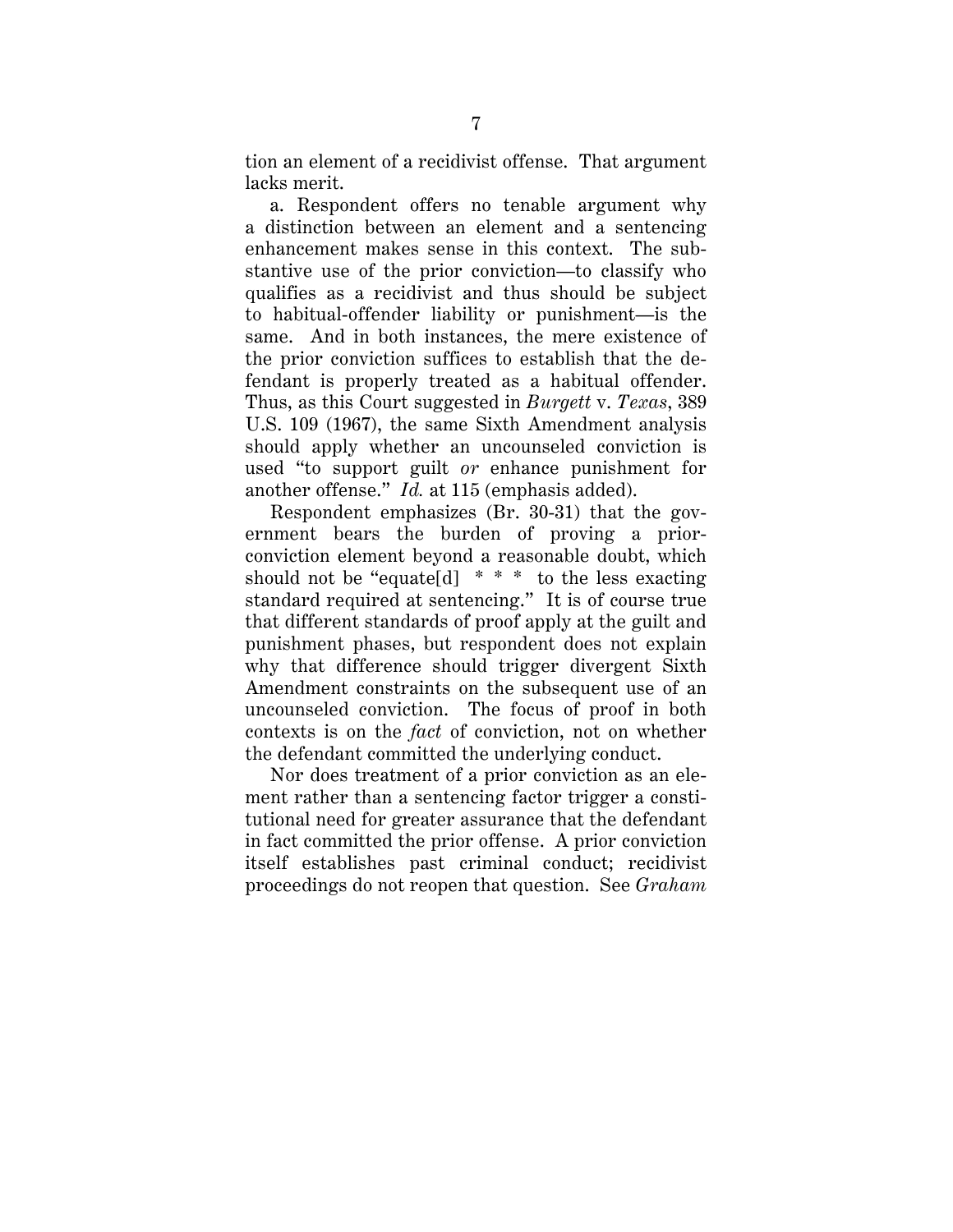v. *West Virginia*, 224 U.S. 616, 624 (1912). Thus, to prove a prior-conviction element, the government offers evidence that the conviction exists, without relitigating the defendant's culpability. Respondent's argument (Br. 48) that reliance on an uncounseled prior conviction at the guilt stage "impermissibly dilutes" the beyond-a-reasonable-doubt standard therefore lacks merit.

b. Respondent erroneously reads *Nichols* (Br. 23) to "stand for the proposition that prior convictions must be vetted to ensure their reliability before they can be used as proof in a subsequent federal prosecution." Respondent cites Justice Souter's concurrence in the judgment, which expressed the view that valid, uncounseled convictions may be considered at sentencing so long as they do not result in an automatic enhancement, because the defendant will have "the chance to convince the sentencing court of the unreliability" of any such conviction. 511 U.S. at 752.

Justice Souter wrote separately, however, precisely because the Court did not adopt that limitation. As Justice Souter observed, the sentencing scheme in *Baldasar* would not satisfy his test because it provided for an "automatic enhancement based on prior uncounseled convictions." *Nichols*, 511 U.S. at 751. *Nichols* nevertheless expressly overruled *Baldasar* and held that an uncounseled conviction that did not violate the Sixth Amendment when it was entered may be used to "enhance punishment at a subsequent conviction," *id.* at 748-749—even in cases, like *Baldasar*, where the enhancement is automatic and the sentencing court cannot disregard the prior conviction based on reliability concerns.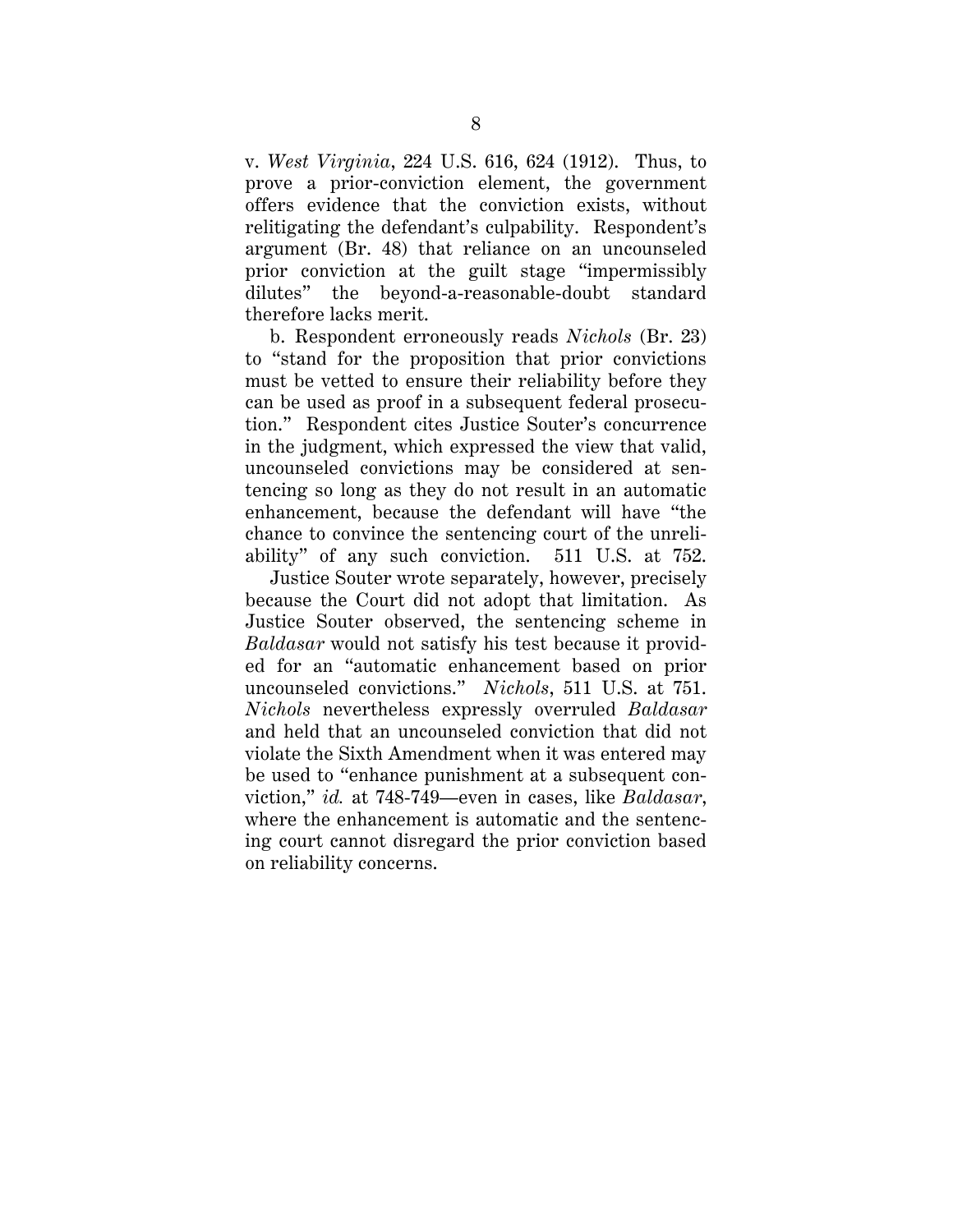c. Respondent emphasizes (Br. 18-19) that *Nichols* observed that its holding was "also consistent with the traditional understanding of the sentencing process," during which a judge may conduct a broad inquiry into the defendant's background and sentence him "more severely based simply on evidence of the underlying conduct that gave rise to the previous" uncounseled conviction. 511 U.S. at 748. That observation reflects that many constitutionally permissible avenues exist for considering a defendant's criminal history at sentencing. But it does nothing to diminish *Nichols*'s holding that the Sixth Amendment is not violated if a court relies solely on the fact of a valid uncounseled conviction to establish that the defendant is a recidivist. The more relaxed standards at sentencing made it particularly clear that reliance on such a conviction, representing a finding of guilt beyond a reasonable doubt, formed a legitimate basis for enhancing a sentence. *Ibid.* But that same legitimate basis for treating a defendant as a repeat offender exists when a jurisdiction makes the fact of recidivism, proven by a prior adjudication of guilt beyond a reasonable doubt, an offense element.

Notably, the validity of the prior conviction, rather than the sentencing context, is what distinguished *Nichols* from *United States* v. *Tucker*, 404 U.S. 443 (1972), in which the Court held that a sentencing judge's reliance on uncounseled convictions that violated *Gideon* required resentencing. The *Tucker*  Court recognized that sentencing courts have wide discretion in imposing sentences and may "conduct an inquiry broad in scope, largely unlimited either as to the kind of information [they] may consider, or the source from which it may come." *Id.* at 446, 449. Yet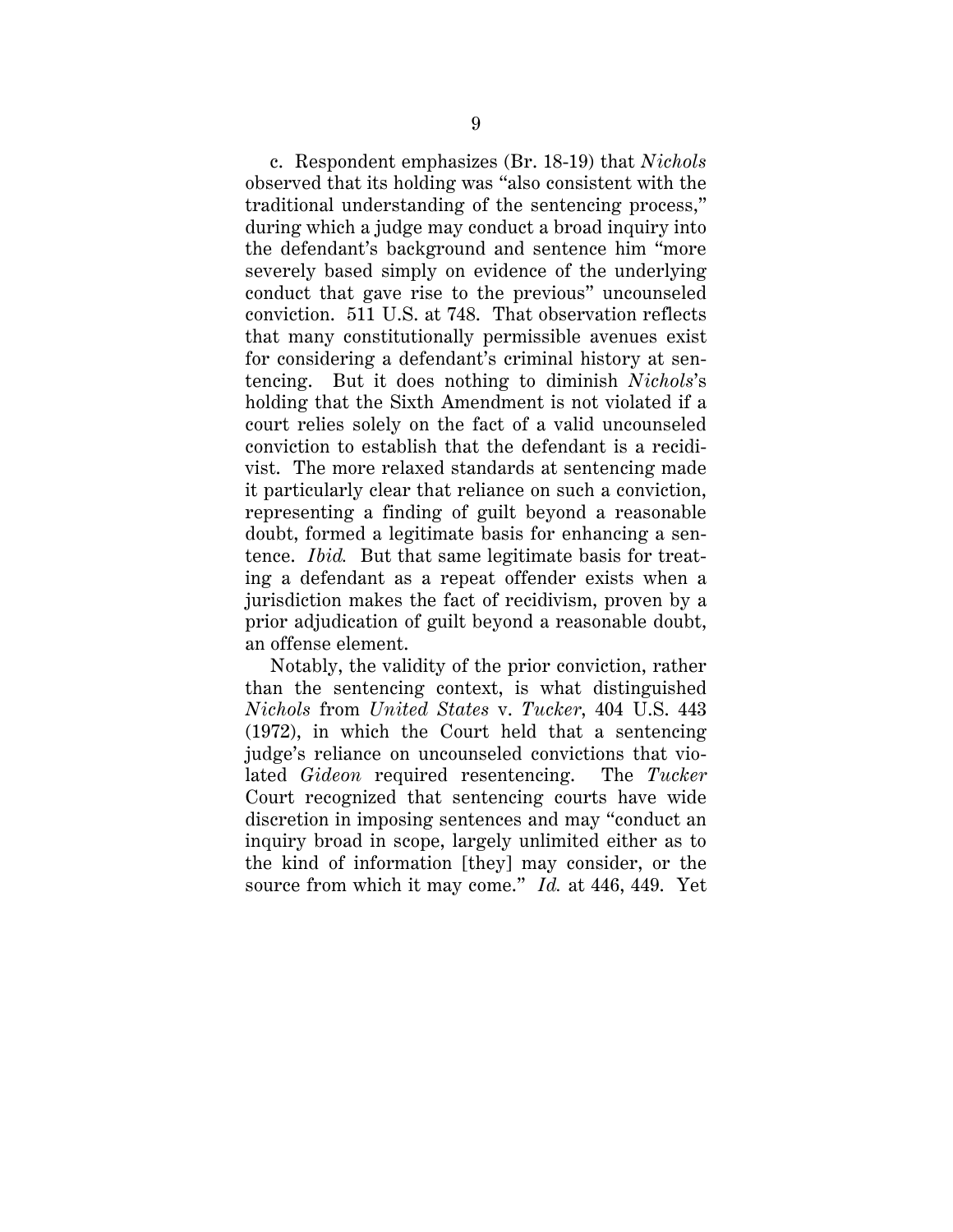*Tucker* held that, because the prior conviction had been obtained in violation of the Sixth Amendment, "[e]rosion of the Gideon principle can be prevented \* \* \* only by" resentencing the defendant. *Id.* at 449.

Like *Tucker*, *Nichols* treats the validity of the conviction in the original proceeding as the touchstone for determining whether the subsequent use of that conviction violates the Sixth Amendment. Because that holding has equal application to a prior-conviction element, respondent cannot dismiss *Nichols* as a punishment case.

d. Citing *Alabama* v. *Shelton*, 535 U.S. 654 (2002), respondent claims (Br. 21-22) that this Court has "affirmed the limited reach of *Nichols*" to situations where "guilt has been established" before an uncounseled conviction is considered. But the question presented in *Shelton* did not concern the permissible uses of prior convictions in a subsequent prosecution; rather, the Court considered only whether the Sixth Amendment requires appointed counsel to sentence a defendant to a suspended term of imprisonment. 535 U.S. at 662. In analyzing that issue, *Shelton* distinguished *Nichols* because "the critical point" in *Nichols*  "was that the defendant had a recognized right to counsel when adjudicated guilty of the felony offense for which he was imprisoned," *id.* at 664—just as respondent had a recognized right to counsel in his Section 117(a) prosecution. *Shelton* thus reaffirmed *Nichols*'s point that the sentence imposed in a recidivist prosecution is attributable to the instant conviction, and not to predicate prior convictions in which the defendant lacked the assistance of counsel. See *ibid.*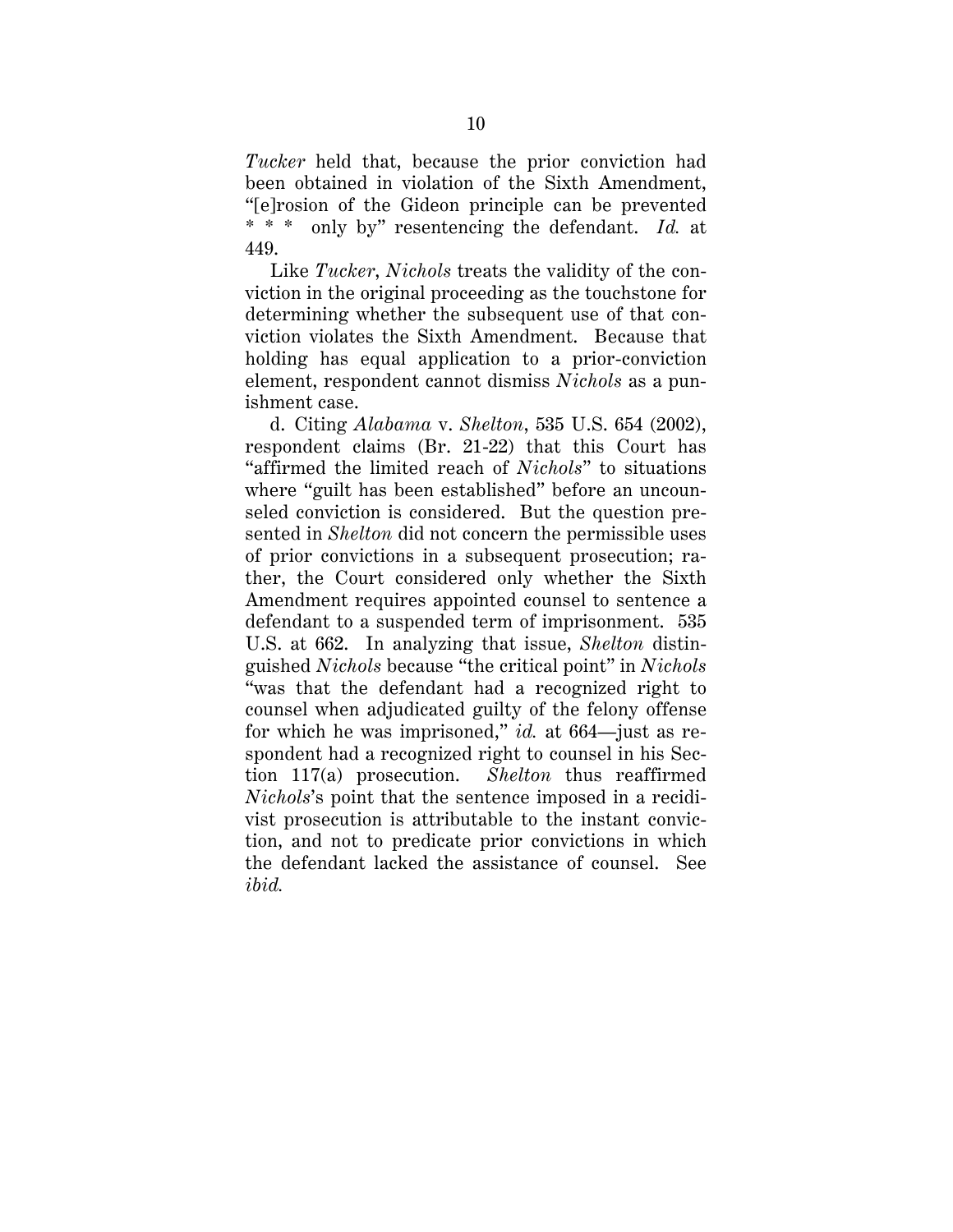e. Respondent disputes that point (Br. 7) by contending that when a prior conviction is an element of a subsequent offense, the defendant "face[s] incarceration" in the federal proceeding "based in part on convictions that were uncounseled." Respondent asserts  $(Br. 29)$  that Section 117(a) is "[u]nlike a true recidivist statute," which this Court has repeatedly held "penalize[s] only the last offense committed by the defendant," because it makes prior convictions relevant to establishing guilt. But respondent cites no authority to support his claim that a sentence imposed for a Section 117(a) crime should be imputed to the prior convictions that made the defendant eligible for prosecution under that statute. That suggestion contradicts longstanding authority recognizing that governments have wide discretion in how to structure recidivist proceedings. See *Spencer* v. *Texas*, 385 U.S. 554, 566-569 (1967).

Contrary to respondent's contention, Section 117 which is titled "Domestic assault by *an habitual offender*"—functions like other recidivist provisions. 18 U.S.C. 117 (emphasis added). It is violated only when a person with two prior domestic-violence convictions "commits a domestic assault within the special maritime and territorial jurisdiction of the United States or Indian country." *Ibid*. The statute clearly penalizes the last offense and relies on the existence of the prior convictions to identify the class of offenders who should be subject to that penalty. That the sorting occurs at the guilt stage rather than the punishment stage does not alter the function of the prior convictions to limit the Section 117(a) penalty to recidivists. Section 117(a) therefore fits comfortably within the long line of this Court's precedents holding that recid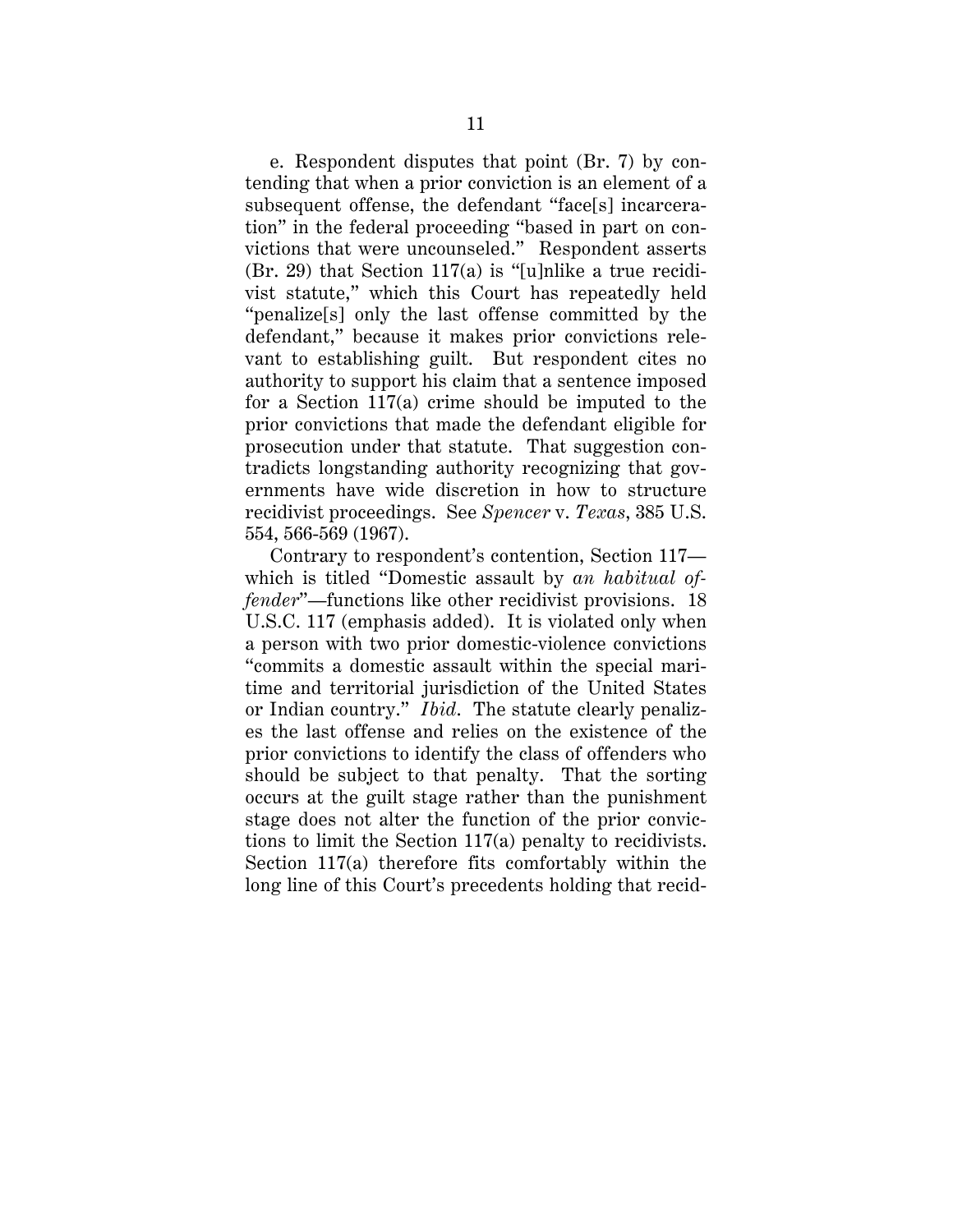ivist statutes do not impose additional punishment for prior crimes, but rather provide "a stiffened penalty for the latest crime, which is considered to be an aggravated offense because a repetitive one." *Gryger* v. *Burke*, 334 U.S. 728, 732 (1948).

f. Taking respondent's element-based theory to its logical end, any uncounseled conviction—even one obtained in compliance with *Scott*—would violate the Sixth Amendment if used to prove an element of a recidivist offense. That result would resurrect *Baldasar*'s creation of a class of "hybrid" convictions that are valid for purposes of imposing punishment in the original prosecution, but invalid when used in a subsequent prosecution. *Nichols*, 511 U.S. at 744-745; *Baldasar*, 446 U.S. at 232 (Powell, J., dissenting). Having overruled *Baldasar* in *Nichols*, the Court should decline to return to a Sixth Amendment analysis that uncouples the permissibility of relying on a prior conviction from the conviction's validity.

3. Respondent alternatively seeks (Br. 19) to avoid *Nichols* by arguing that its application is "contingent upon a valid prior conviction under *Scott*." Because the tribal court sentenced respondent to imprisonment for his domestic-violence crimes, he observes (Br. 36) that he would have had a right to appointed counsel if he had been sentenced in state or federal court. Thus, although he acknowledges (Br. 37) that his uncounseled tribal-court convictions are valid and were lawfully used to impose a sentence of imprisonment in the tribal proceeding, he contends that the analysis in *Nichols* does not apply to those convictions. That argument is wrong for multiple reasons.

First, *Nichols*'s Sixth Amendment rule that a valid uncounseled conviction remains valid when used in a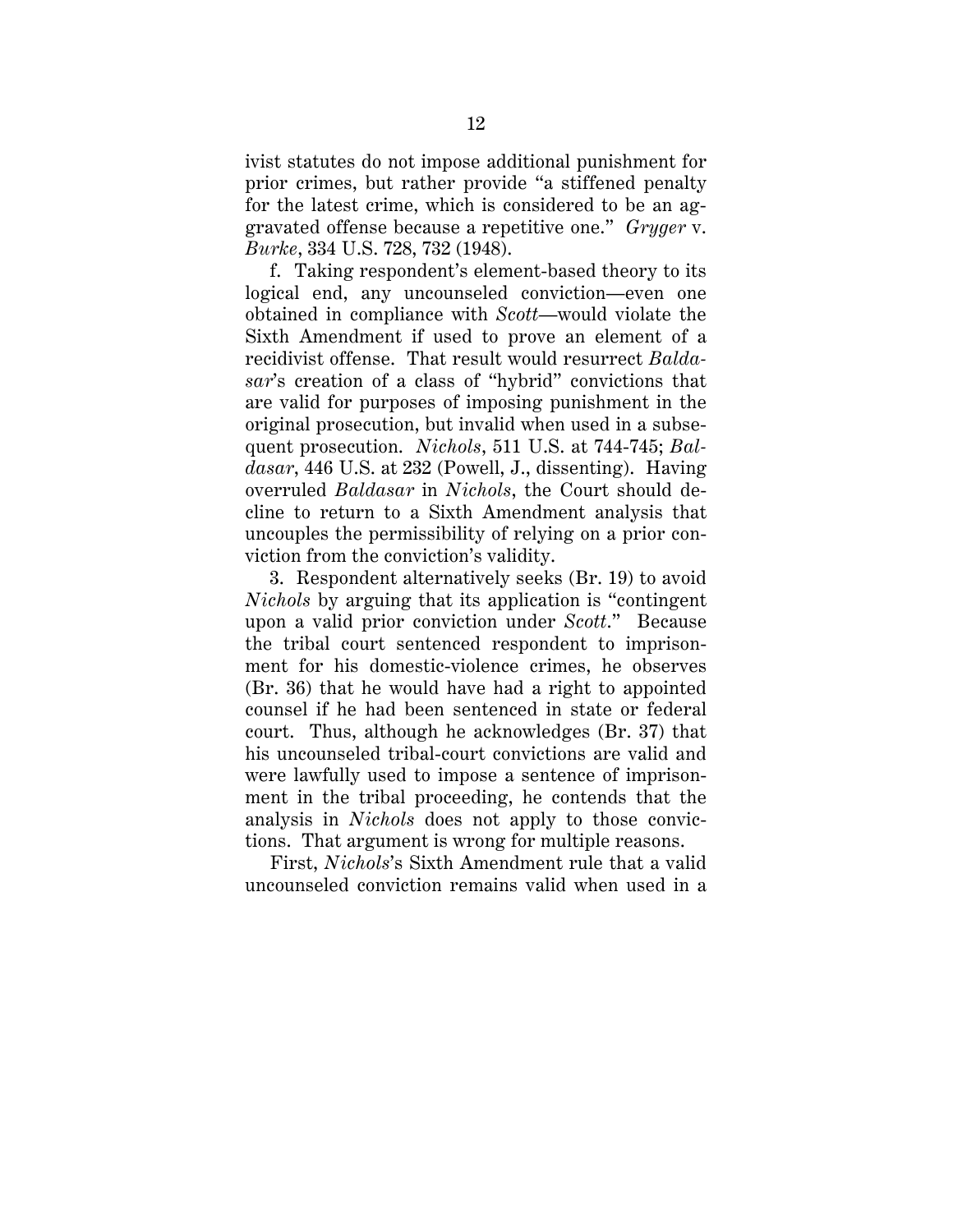subsequent prosecution logically applies to any uncounseled conviction that did not violate the Sixth Amendment when it was entered, and is not limited based on *Scott*. Respondent emphasizes the facts of *Nichols*, but fails to explain why they circumscribe the case's rationale. Contrary to respondent's argument, courts have recognized, for example, that the Sixth Amendment permits reliance on a prior civil adjudication to establish an element of a recidivist offense even though the defendant had no right to appointed counsel in the civil proceeding. See, *e.g.*, *United States* v. *Rivera-Sillas*, 417 F.3d 1014, 1017-1018 (9th Cir. 2005) (rejecting argument that 8 U.S.C. 1326, which criminalizes unlawful reentry following deportation, violates the Sixth Amendment because it makes an administrative adjudication, in which the defendant had no right to appointed counsel, an element of a subsequent felony offense), cert. denied, 546 U.S. 1120 (2006). The same analysis applies to uncounseled tribal-court convictions that did not violate the Sixth Amendment at the time they were imposed because of the Amendment's inapplicability to tribalcourt proceedings.

Second, uncounseled misdemeanor convictions are valid under *Scott* and may be relied upon in a subsequent proceeding even if a defendant was unconstitutionally sentenced to imprisonment in the original prosecution. U.S. Br. 33-35. [3](#page-16-0) *Scott* makes clear that,

<span id="page-16-0"></span> <sup>3</sup> Respondent and his amici are therefore wrong to contend that non-Indians receive more favorable treatment under Section 117(a) than Indians. Resp. Br. 51; Professor Barbara L. Creel et al. Amicus Br. 13-20. All uncounseled misdemeanor convictions are valid under *Scott* and so may be used subsequently, no matter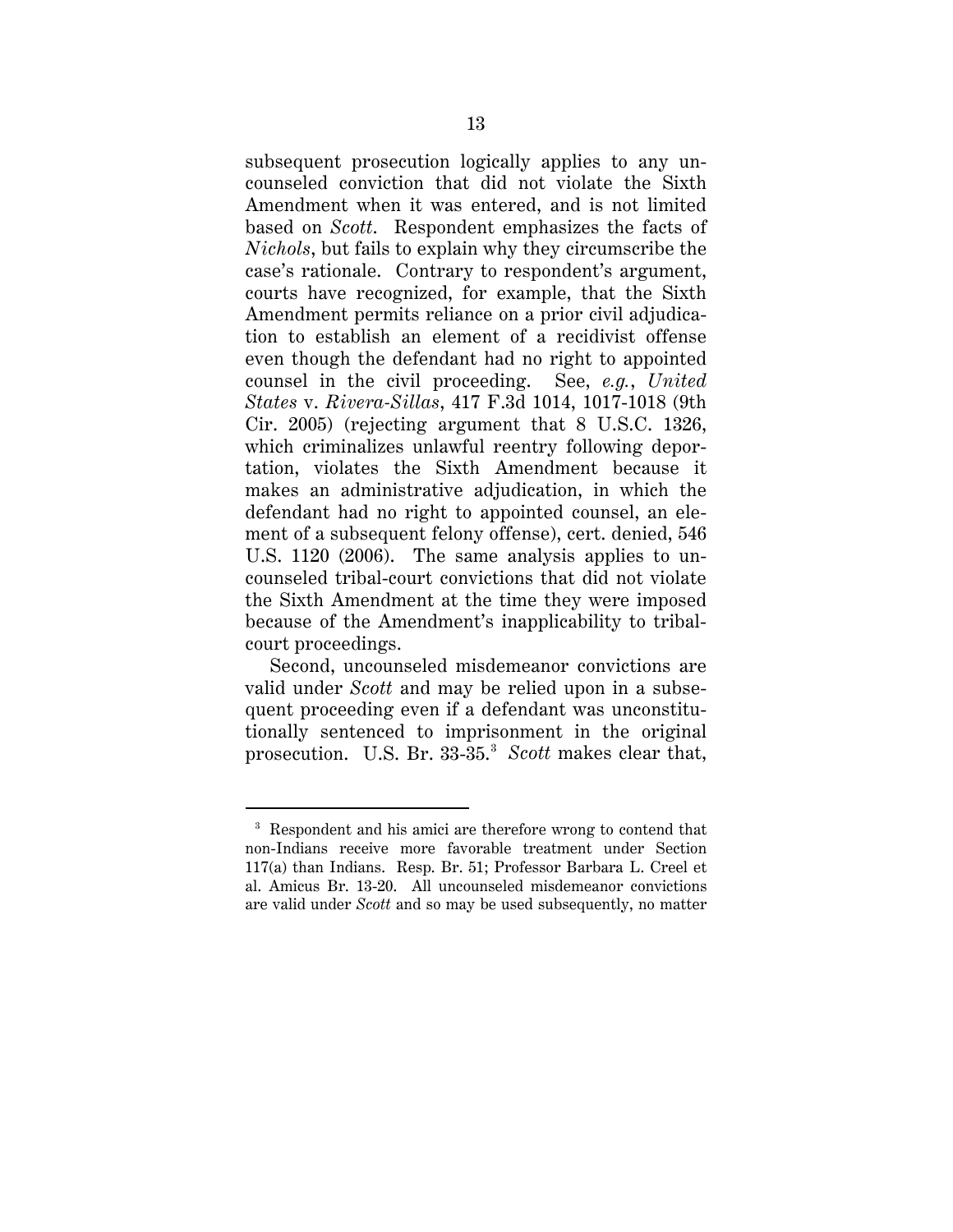in misdemeanor cases, the absence of counsel bars only a sentence of imprisonment, not an adjudication of guilt. See 440 U.S. at 373-374. Respondent observes (Br. 32) that even if his tribal-court convictions were valid, his sentences of imprisonment would have contravened *Scott* had they been imposed by a state or federal court. But Section 117(a) is not concerned with what *sentence* a defendant previously received for a domestic assault; rather, the recidivist element is satisfied based on the existence of two prior *convictions*. Respondent further asserts (Br. 34) that, under *Argersinger*, a prison sentence renders an accompanying uncounseled misdemeanor conviction invalid. But *Argersinger* did not say that the unconstitutional imposition of a term of imprisonment would invalidate the conviction itself.

Third, although respondent grounds his Sixth Amendment analysis in reliability concerns, his argument that his tribal-court sentences should control the permissibility of using his convictions in a federalcourt proceeding is entirely disconnected from those concerns. Imagine, for example, that respondent's tribal-court record remained unchanged in all respects except that he was twice fined instead of imprisoned for committing domestic violence. Because those uncounseled convictions would be based on exactly the same evidence and would be obtained using identical procedures, their reliability would stand on the same plane as respondent's own convictions. Yet respondent concedes (Br. 50) that those uncounseled convictions could be used to satisfy Section 117(a)'s priorconviction element. The Court should reject respond-

 $\ddot{\phantom{a}}$ 

where they were rendered and no matter whether a sentence of imprisonment was unlawfully imposed.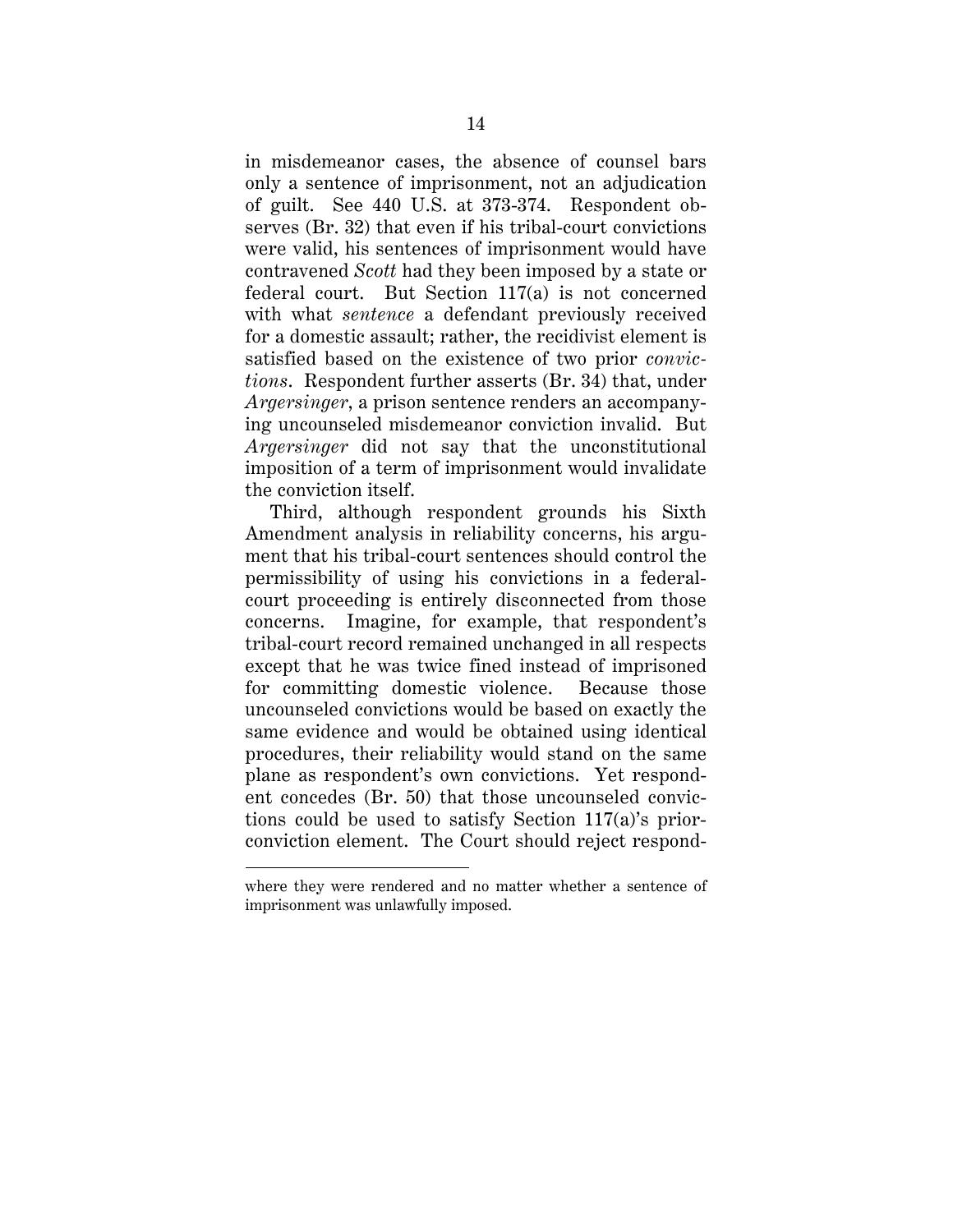ent's counterintuitive effort to escape prosecution under Section 117(a) based on his tribal court's sentencing determinations.

#### <span id="page-18-0"></span>**B. Reliance On Valid, Uncounseled Tribal-Court Misdemeanor Convictions In A Section 117(a) Prosecution Does Not Violate Due Process**

Respondent does not dispute that Congress's decision to permit reliance on uncounseled tribal-court convictions is subject to rational-basis review. U.S. Br. 41-43; see *Lewis* v. *United States*, 445 U.S. 55, 65 (1980).[4](#page-18-1) And respondent does not contend that it was irrational for Congress to address the acute problem of domestic violence in Indian country by closing the jurisdictional gap that permitted recidivist offenders to avoid felony-level punishment despite repeated acts of violence. U.S. Br. 43-48. Instead, respondent attempts to avoid decision on whether Section 117(a) complies with due process and renews his claim that

<span id="page-18-1"></span> <sup>4</sup> Respondent emphasizes (Br. 15-16) that the criminal prosecution in *Lewis* enforced a civil firearms disability, which he contends distinguishes the felon-in-possession offense from Section 117(a). It is true that Section 117(a) does not enforce a civil disability; rather, the statute takes an act that is *already* criminal—domestic assault—and creates a felony offense if an individual commits that unlawful act after having previously been twice convicted of domestic violence. But that difference does not create a constitutional infirmity. In fact, as Judge Watford observed, greater caution is required when relying on "uncounseled prior convictions in prohibiting firearms possession, because that prohibition impinges upon what would otherwise be a fundamental right." Pet. App. 19a. In contrast, it does not "imping[e] upon anyone's rights when [Congress] prohibit[s] (or enhance[s] penalties for) domestic violence, since no one has the right to abuse a spouse or intimate partner to begin with." *Ibid.*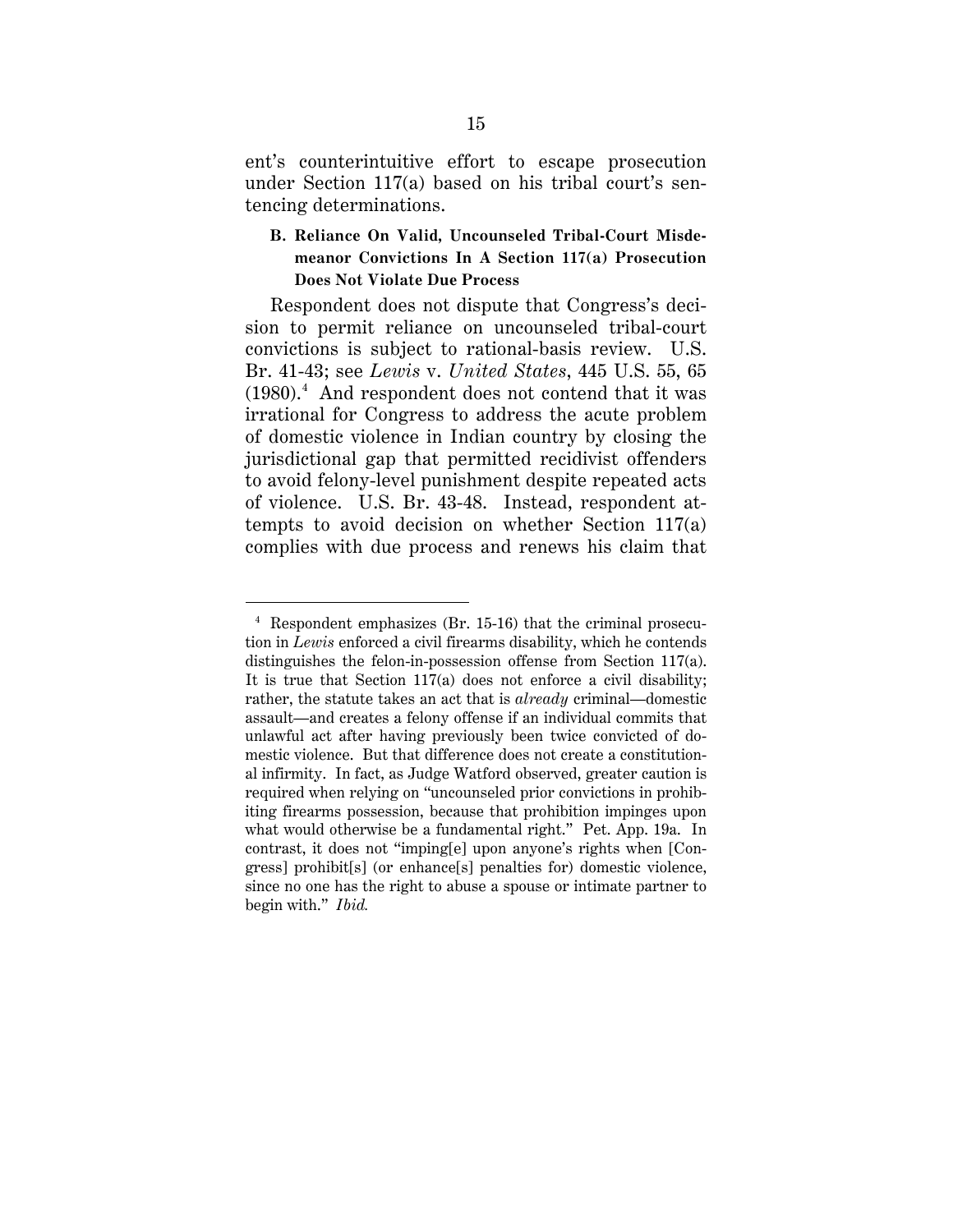uncounseled convictions are unreliable. Those arguments lack merit.

1. Respondent urges the Court (Br. 38-42) not to consider whether Section 117(a) survives scrutiny under due process principles because he asserts he did not press that claim below and it was not the basis of the court of appeals' decision. But the Ninth Circuit understood respondent to be raising a due process claim, Pet. App. 4a, and he is apparently unwilling to concede that he forfeited that claim, see Resp. Br. 38 (requesting a remand for the court of appeals to consider due process). Moreover, as respondent acknowledges (Br. 38), the due process and Sixth Amendment issues are closely linked in this context. Cf. *Loper*, 405 U.S. at 480 (relying on due process to analyze whether uncounseled felony conviction could be introduced into evidence for impeachment purposes in a subsequent prosecution). Because respondent's reliability concerns sound equally in due process, it would make little sense to confine the analysis in this case to the Sixth Amendment.

Indeed, in analogous circumstances—including in *Lewis* and *Nichols*—this Court has addressed the constitutionality of a statute under the Fifth Amendment even when the lower court decision was focused on the Sixth Amendment. See *Lewis*, 445 U.S. at 65 (holding that subsequent reliance on an uncounseled felony conviction was "consonant with the concept of equal protection embodied in the Due Process Clause of the Fifth Amendment," even though the lower court did not expressly address that issue and the defendant raised only a Sixth Amendment claim in his opening brief); *Nichols*, 511 U.S. at 748-749 (rejecting a due process argument in addition to a Sixth Amendment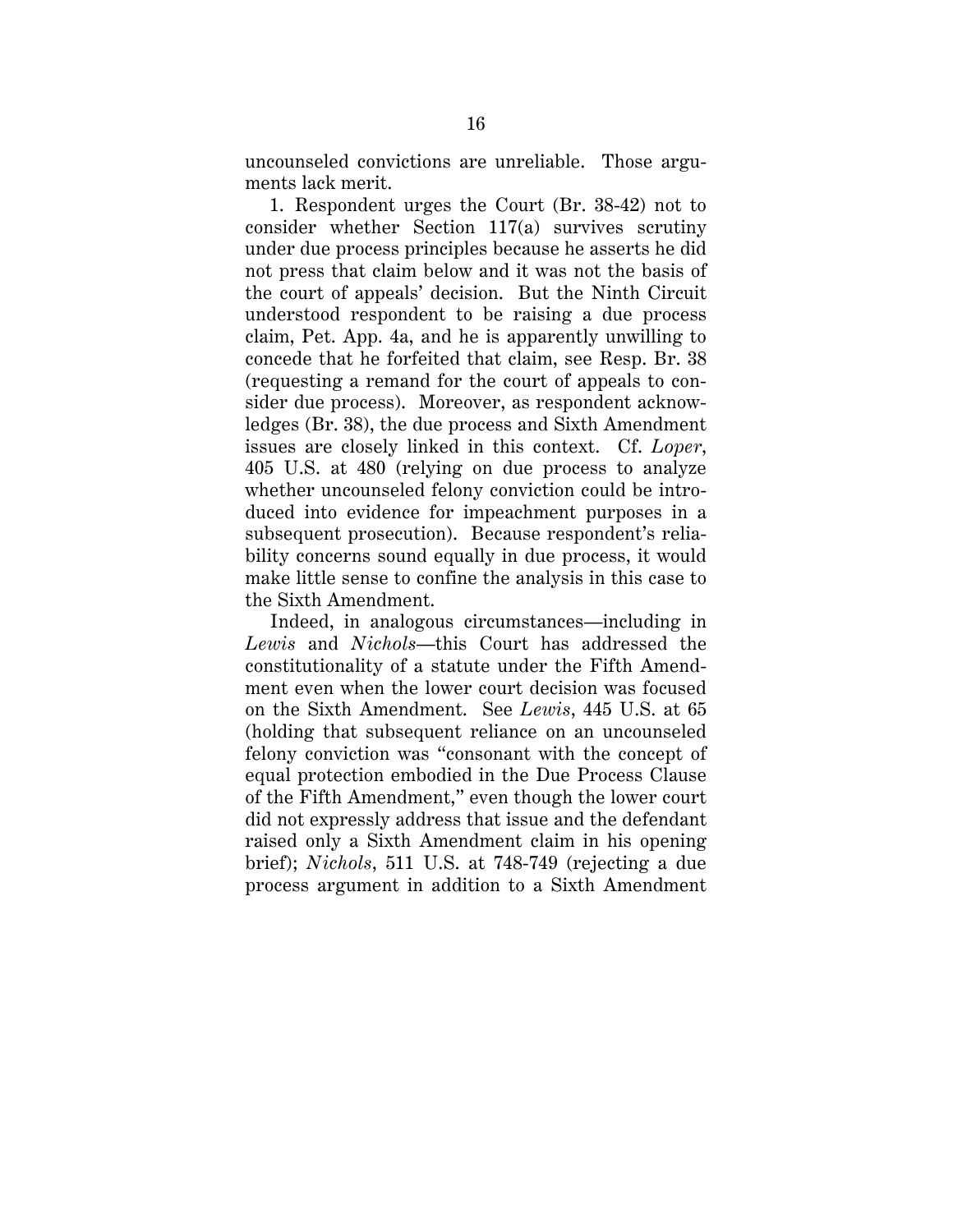argument even though the lower court had not addressed due process); see also, *e.g.*, *Kentucky* v. *Stincer*, 482 U.S. 730, 744-745 (1987) (reversing lower court decision that was based solely on the Sixth Amendment and holding that the defendant's exclusion from a witness competency hearing did not violate the Confrontation Clause or due process). Accordingly, a complete analysis encompasses the due process issue in this case.

2. a. In arguing that it was irrational for Congress to permit reliance on uncounseled tribal-court misdemeanor convictions that resulted in imprisonment, respondent reiterates (Br. 46-49) his view that those convictions are unreliable.<sup>[5](#page-20-0)</sup> That argument fares no better under due process than it does under the Sixth Amendment. See pp. 3-6, *supra*; U.S. Br. 48-54. Because respondent cannot establish that uncounseled misdemeanor convictions are categorically unreliable, he cannot invalidate Section 117(a) on that ground.<sup>[6](#page-20-1)</sup>

<span id="page-20-0"></span> <sup>5</sup> Pursuing a different tack, amici Criminal Justice Organizations and Scholars contend (Br. 7-18) that Section 117(a) should be interpreted to exclude uncounseled tribal-court convictions. That argument lacks merit. Amici cite the presumption that Congress legislates with awareness of existing law, but that presumption refutes their claim because it shows that Congress enacted Section 117(a) with awareness that defendants have no right to appointed counsel in tribal-court misdemeanor proceedings. U.S. Br. 42; cf. *United States* v. *First*, 731 F.3d 998, 1007 (9th Cir. 2013), cert. denied, 135 S. Ct. 50 (2014). Amici also invoke (Br. 9-12) the canon that ambiguous statutes should be construed liberally in favor of Indians. But no ambiguity exists: Section 117(a) plainly covers all tribal-court convictions. In any event, a liberal construction should favor the Indian victims of domestic violence, not the Indian perpetrators who repeatedly abuse their intimate partners.

<span id="page-20-1"></span> $6$  Perhaps because the government's opening brief used the term "categorically" (meaning "without exception") when discussing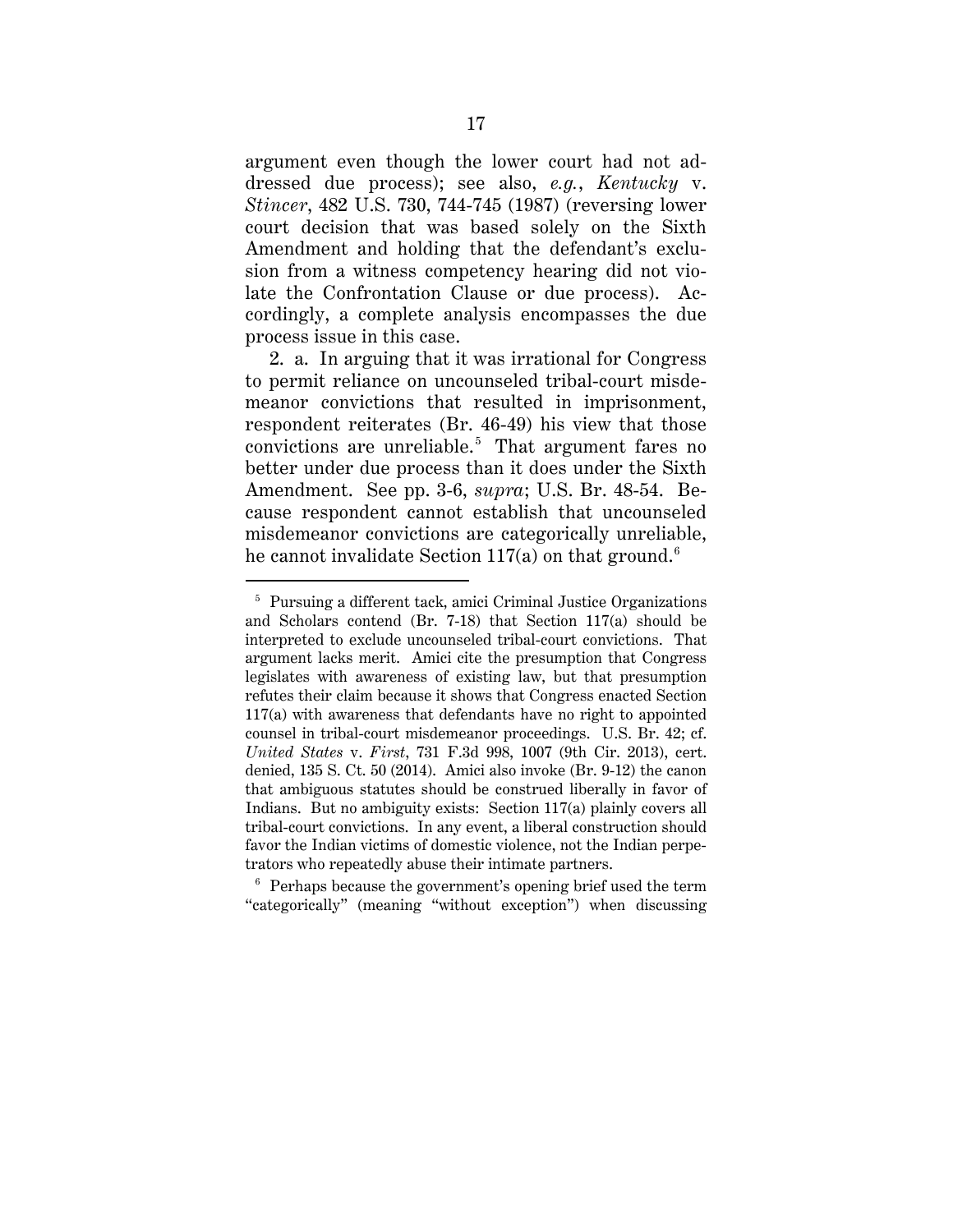b. Respondent's amici focus more narrowly on tribal-court prosecutions, contending that various procedural infirmities render tribal-court adjudications unfair. See National Ass'n of Criminal Def. Lawyers (NACDL) et al. Amicus Br. 11-34; see also Resp. Br. 27-28. This Court should resist NACDL's invitation to hold Section 117(a) unconstitutional on the basis of those dated anecdotal attacks.

Both in permitting uncounseled tribal-court convictions to serve as predicate offenses for a Section 117(a) crime and in determining which procedural protections to confer under the Indian Civil Rights Act of 1968 (ICRA), 25 U.S.C. 1301 *et seq.*, Congress has determined that tribal courts may fairly and reliably adjudicate the guilt of uncounseled defendants in misdemeanor prosecutions. See U.S. Br. 48-52. Tribal justice systems—and the right to counsel in particular—have been the focus of congressional hearings and debates, and Congress has confirmed its confidence in tribal courts by "repeatedly recogniz[ing] tribal justice systems as the appropriate forums for the adjudication of disputes affecting personal and

 $\ddot{\phantom{a}}$ 

reliability, respondent contends (Br. 43) that the categorical approach governs whether a tribal-court conviction qualifies as a predicate offense under Section 117(a). Respondent further contends (Br. 44-45) that the tribal provision he violated "is nondivisible and thereby not subject to the modified categorical approach." As respondent recognizes (Br. 45), those arguments fall outside the question presented and are not properly considered in this case, which involves only whether reliance on uncounseled tribal-court misdemeanor convictions violates the Constitution. Respondent's arguments address the different question whether his particular tribal-court convictions qualify as predicates under Section 117(a). Respondent has never argued that his convictions do not qualify. Accordingly, he has forfeited that argument.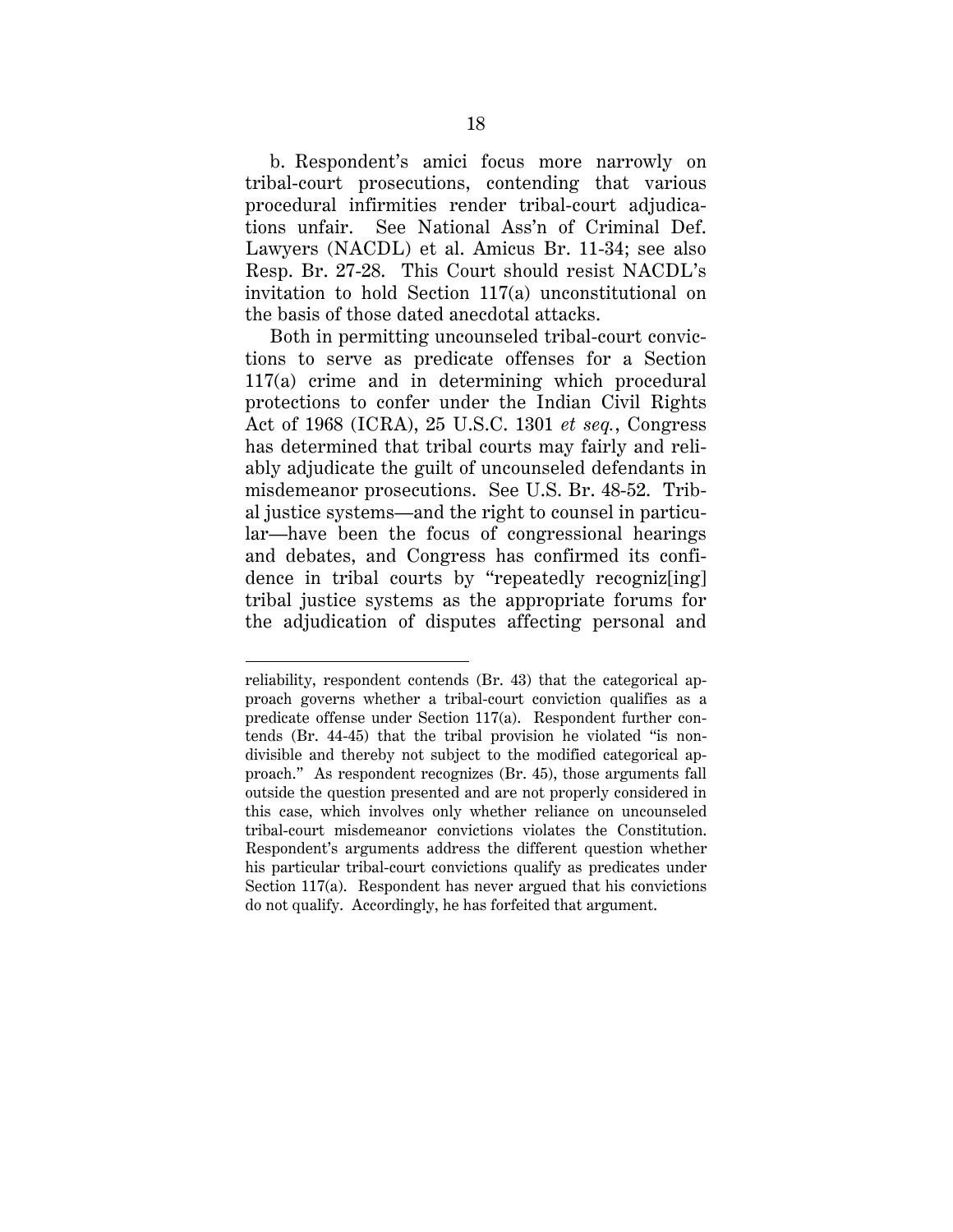property rights on Native lands." 25 U.S.C. 3651(6) (enacted in 2000); see 25 U.S.C. 3601(6) (similar finding enacted in 1993). While Congress has provided tribal-court defendants with a federal habeas corpus remedy, 25 U.S.C. 1303, it has rejected proposals for expanded federal-court oversight of tribal-court proceedings. See S. Rep. No. 153, 102d Cong., 1st Sess. 55-61 (1991) (relying on report by the U.S. Commission on Civil Rights, which conducted a five-year review of tribal governments and recommended against increased federal-court review of tribal-court judgments). Congress is well positioned to gather information about how tribal courts operate, to assess their overall fairness, and to devise tailored solutions to any problems it identifies in tribal criminal-justice systems. This Court should not usurp Congress's role and nullify a central application of Section 117(a) based on impressionistic assertions about unfairness in tribal-court proceedings.

In any event, NACDL's depiction of tribal-court criminal-justice systems rests primarily on one-sided anecdotal accounts that do not reflect any compre-hensive study of how tribal courts function.<sup>[7](#page-22-0)</sup> In stark contrast to NACDL's portrayal, commenters have observed that "[w]hen tribal courts have been sub-

<span id="page-22-0"></span> $^7\,$  For example, NACDL discusses the 2003 tribal prosecution of Fortino Alvarez at length. NACDL Br. 11, 14-15. But NACDL ignores that Alvarez's allegations about procedural deficiencies at his trial were largely rejected by the magistrate judge and the district court. See *Alvarez* v. *Tracey ex rel. Gila River Indian Cmty. Dep't of Rehab. & Supervision*, No. 08-cv-2226, 2012 WL 1038755, at \*1 (D. Ariz. Feb. 10, 2012), report and recommendation adopted *sub nom.*, No. 08-cv-02226, 2012 WL 1038746 (D. Ariz. Mar. 28, 2012), aff'd, 773 F.3d 1011 (9th Cir. 2014) (declining to consider the claims based on the failure to exhaust).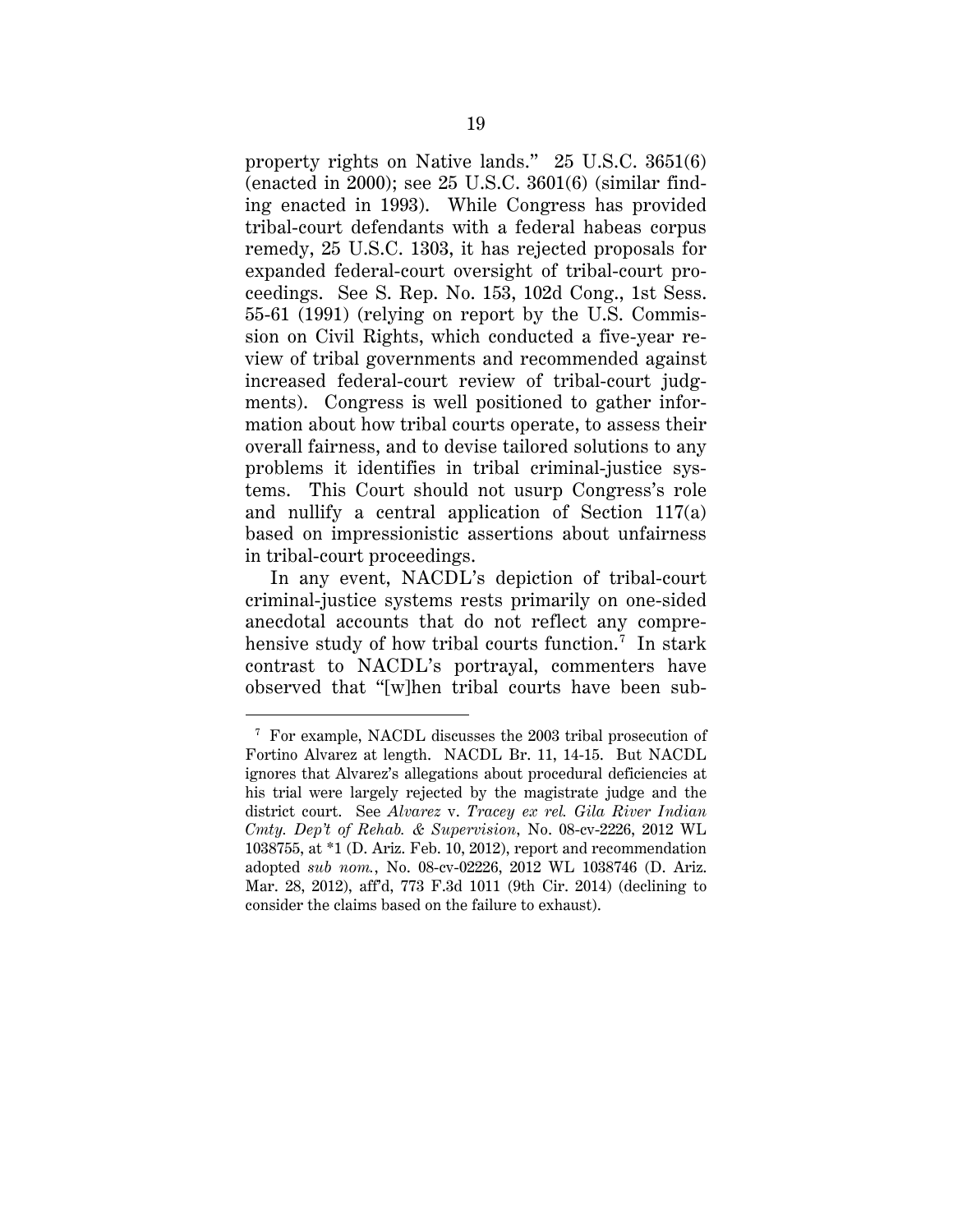jected to intense scrutiny" in congressional hearings and academic studies, "they have survived the test." Nell Jessup Newton, *Tribal Court Praxis: One Year in the Life of Twenty Indian Tribal Courts*, 22 Am. Indian L. Rev. 285, 287 (1997); see, *e.g.*, Samuel E. Ennis, *Reaffirming Indian Tribal Court Criminal Jurisdiction Over Non-Indians: An Argument for a Statutory Abrogation of* Oliphant, 57 UCLA L. Rev. 553, 584-588 (2009) (citing studies "conclud[ing] that tribal courts are generally as fair and impartial as their state and federal counterparts").

NACDL selectively cites cases (Br. 29) that it contends demonstrate that tribal courts may not "be relied upon to enforce ICRA rights." But scholars and practitioners who have studied the application of ICRA have concluded that "[t]ribal courts have developed substantive ICRA doctrines with real bite." Mark D. Rosen, *Multiple Authoritative Interpreters of Quasi-Constitutional Federal Law: Of Tribal Courts and the Indian Civil Rights Act*, 69 Fordham L. Rev. 479, 522 (2000); see, *e.g.*, Robert J. McCarthy, *Civil Rights in Tribal Courts: The Indian Bill of Rights at Thirty Years*, 34 Idaho L. Rev. 465, 489 (1998) (examining thirty years of litigation under ICRA and concluding that "tribal courts have been no less protective of civil rights than have federal courts"); *Cohen's Handbook of Federal Indian Law* § 14.04[2], at 988 (Nell Jessup Newton et al. eds., 2012) (citing studies that contradict the notion that "tribal courts are incapable or unwilling to enforce" ICRA). Notably, as evidence for the proposition that tribal courts do not faithfully enforce ICRA, NACDL cites (Br. 29 & nn.106-107) Matthew L.M. Fletcher, *Indian Courts and Fundamental Fairness:* Indian Courts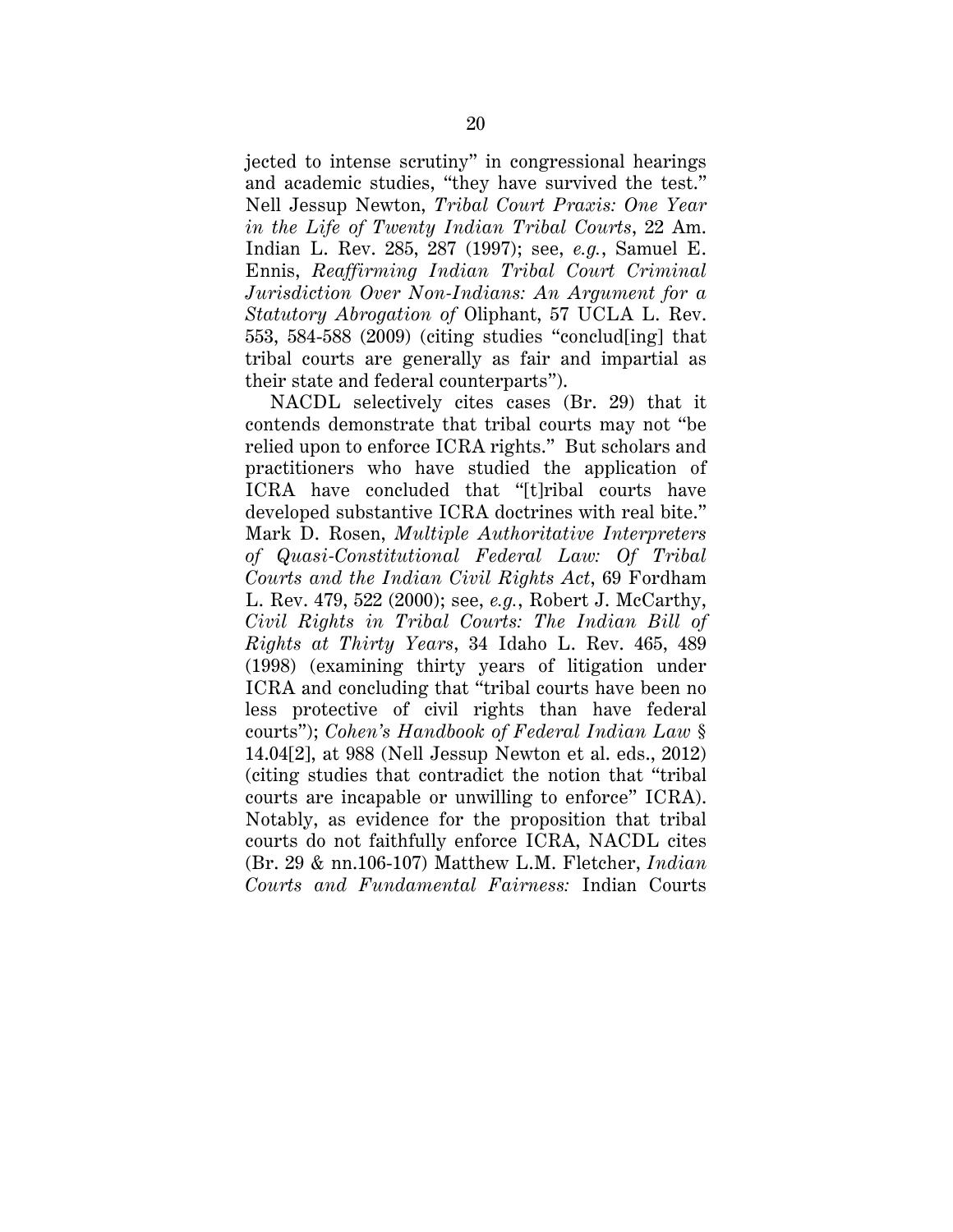and the Future *Revisited*, 84 U. Colo. L. Rev. 59 (2013). But NACDL ignores the author's conclusion that courts that have declined to rely on ICRA generally have done so "to provide stronger guarantees of fundamental fairness under tribal law than would have been available in applying American jurisprudence in the areas of due process and equal protection." *Id.* at 91.

NACDL's suggestion that tribal-court proceedings are fundamentally unfair is further contradicted by the decisions of state and federal courts that have credited tribal-court judgments as reliable in a variety of contexts. See U.S. Br. 52-54; National Congress of Am. Indians Amicus Br. 14-1[8](#page-24-0).<sup>8</sup> Under the Sentencing Guidelines, for example, federal courts may rely on tribal-court convictions as the basis for an upward departure if they conclude that those convictions reliably indicate that the defendant's criminal-history category is inadequate. See Sentencing Guidelines  $§$  4A1.3(a)(1) and (2)(A). Federal courts routinely find that tribal-court convictions satisfy that test. See Kevin K. Washburn, *Tribal Courts and Federal Sentencing*, 36 Ariz. St. L.J. 403, 436 (2004) ("Despite the general rarity of upward departures, federal judges have often used the existence of a lengthy tribal criminal history to justify an upward departure

<span id="page-24-0"></span> <sup>8</sup> Respondent contends (Br. 51-52) that the absence of counsel in tribal-court misdemeanor prosecutions provides a "policy reason not to extend comity" to those convictions under Section 117(a). But Congress *mandated* that those convictions count under Section 117(a). The respect routinely accorded to tribal-court judgments in other contexts where that matter is left to courts' discretion simply confirms that Congress acted rationally in making tribal-court convictions predicates in a Section 117(a) prosecution.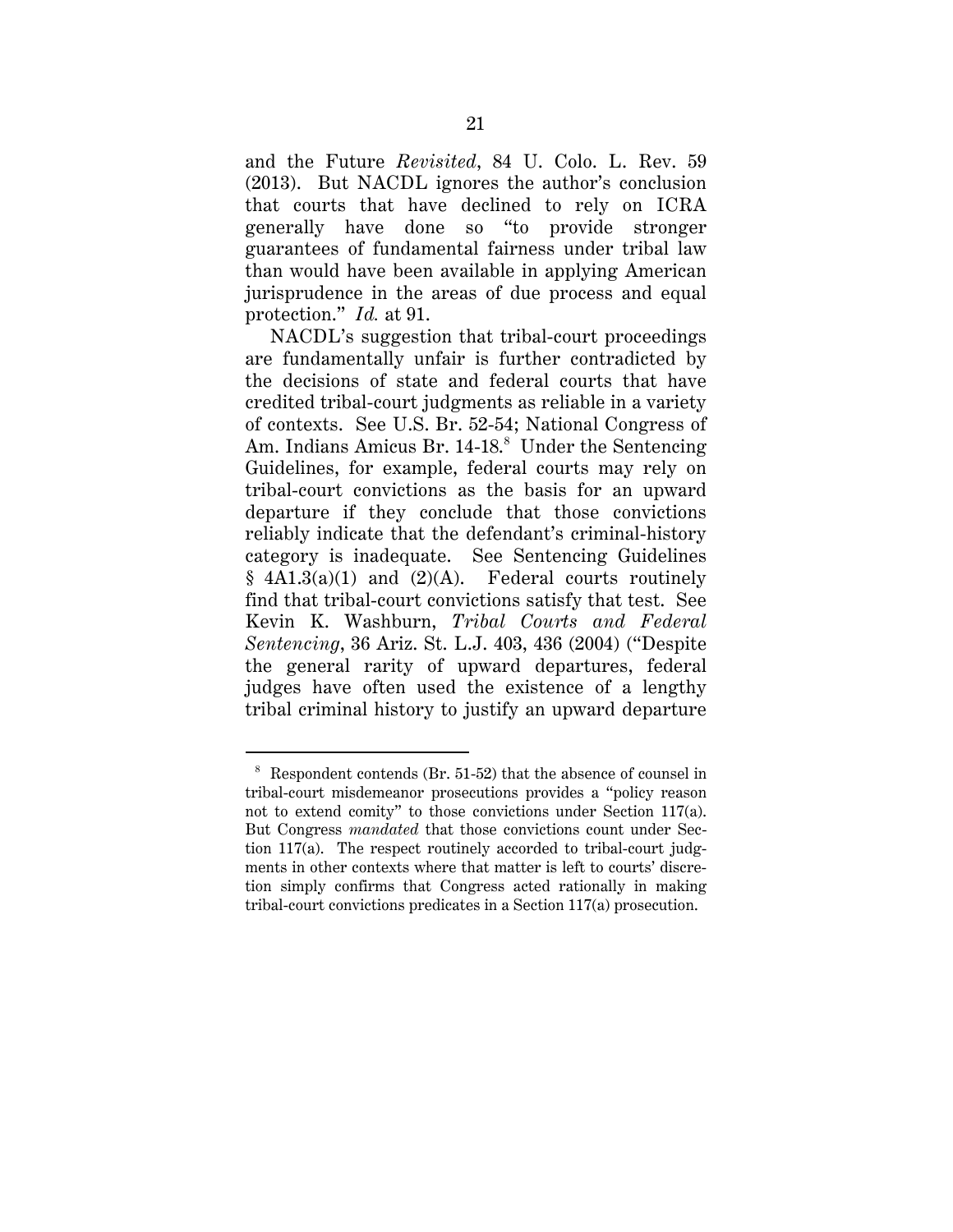in Indian country cases.") (footnote omitted). [9](#page-25-0) That judgment merits more respect than NACDL's generic allegations of "incompetence," which the Court has previously rejected as the basis for "attacks on tribal court jurisdiction." *Iowa Mut. Ins. Co.* v. *LaPlante*, 480 U.S. 9, 18-19 (1987).

c. If the Court finds that Section 117(a) does not facially violate the Constitution, respondent urges the Court (Br. 27-29, 52) to recognize a right of individualized review of predicate tribal-court convictions in Section 117(a) prosecutions. That argument is not properly presented here. Respondent has never sought such review of his convictions; instead, he has argued only that uncounseled tribal-court misdemeanor convictions that resulted in imprisonment are categorically unavailable for use in a federal proceeding. Because an as-applied due process challenge has not been preserved or briefed, the Court should not consider the question whether a defendant may

<span id="page-25-0"></span> $9$  Respondent argues (Br. 27) that it would be "illogical" to rely on uncounseled tribal-court convictions in a prosecution under Section 117(a) because the Sentencing Guidelines do not assign criminal-history points based on tribal offenses. Sentencing Guidelines § 4A1.2(i). But the Guidelines permit reliance on tribal-court convictions for the related purpose of granting an upward departure when a defendant's criminal-history category is understated, Sentencing Guidelines §  $4A1.3(a)(1)$  and  $(2)(A)$ , and consideration of tribal-court convictions "is generally encouraged" under that provision. *United States* v. *Lonjose*, 42 Fed. Appx. 177, at \*3 (10th Cir.), cert. denied, 537 U.S. 984 (2002). In any event, the Guidelines' approach to tribal-court convictions does not align with respondent's constitutional analysis because Section 4A1.2(i) treats all tribal-court convictions the same, whether or not they were counseled or resulted in imprisonment.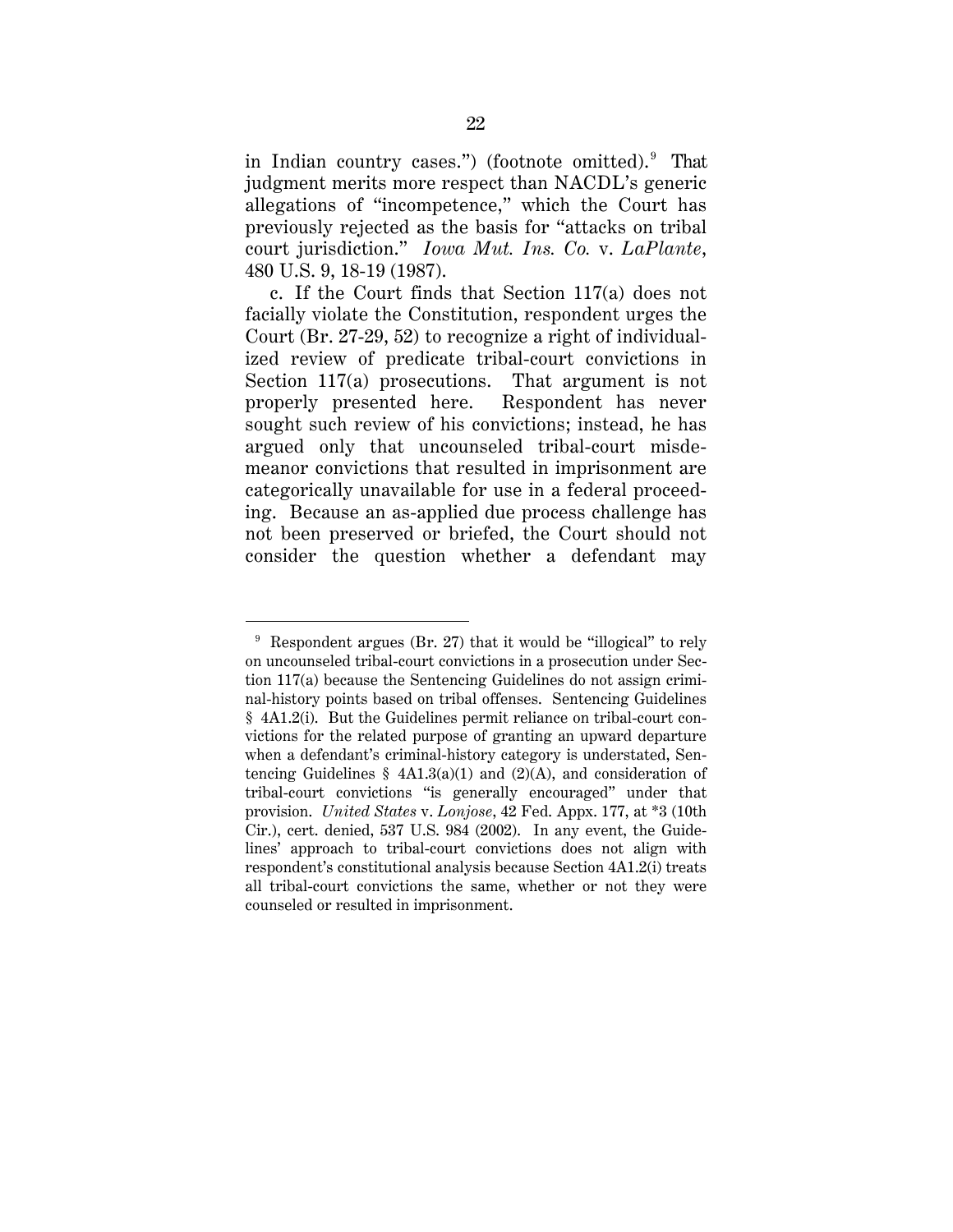collaterally challenge his tribal-court convictions in a Section 117(a) prosecution.

At a minimum, a defendant raising a collateral attack should have to show that his particular tribalcourt proceedings were so procedurally defective that they "effectively eliminate[d] [his] right \* \* \* to obtain judicial review," notwithstanding ICRA's guarantee of a federal habeas corpus remedy. Cf. *United States* v. *Mendoza-Lopez*, 481 U.S. 828, 839 (1987) (recognizing limited right to collaterally challenge an administrative deportation order in a prosecution for illegal reentry following deportation); *Daniels* v. *United States*, 532 U.S. 374, 383 (2001) (plurality opinion) (reserving whether 28 U.S.C. 2255 permits a defendant to collaterally attack a prior conviction used to enhance a federal sentence in the "rare case[] in which no channel of review was" previously available "due to no fault of [the defendant's] own"). A defendant should also have to show that the tribal-court proceedings were fundamentally unfair and caused him to suffer actual prejudice. Cf., *e.g.*, *United States*  v. *Espinoza-Farlo*, 34 F.3d 469, 471 (7th Cir. 1994). The Court should reserve judgment on those issues until they are presented in a case, unlike this one, in which a defendant alleges and can demonstrate that his tribal-court prosecutions were fundamentally flawed.